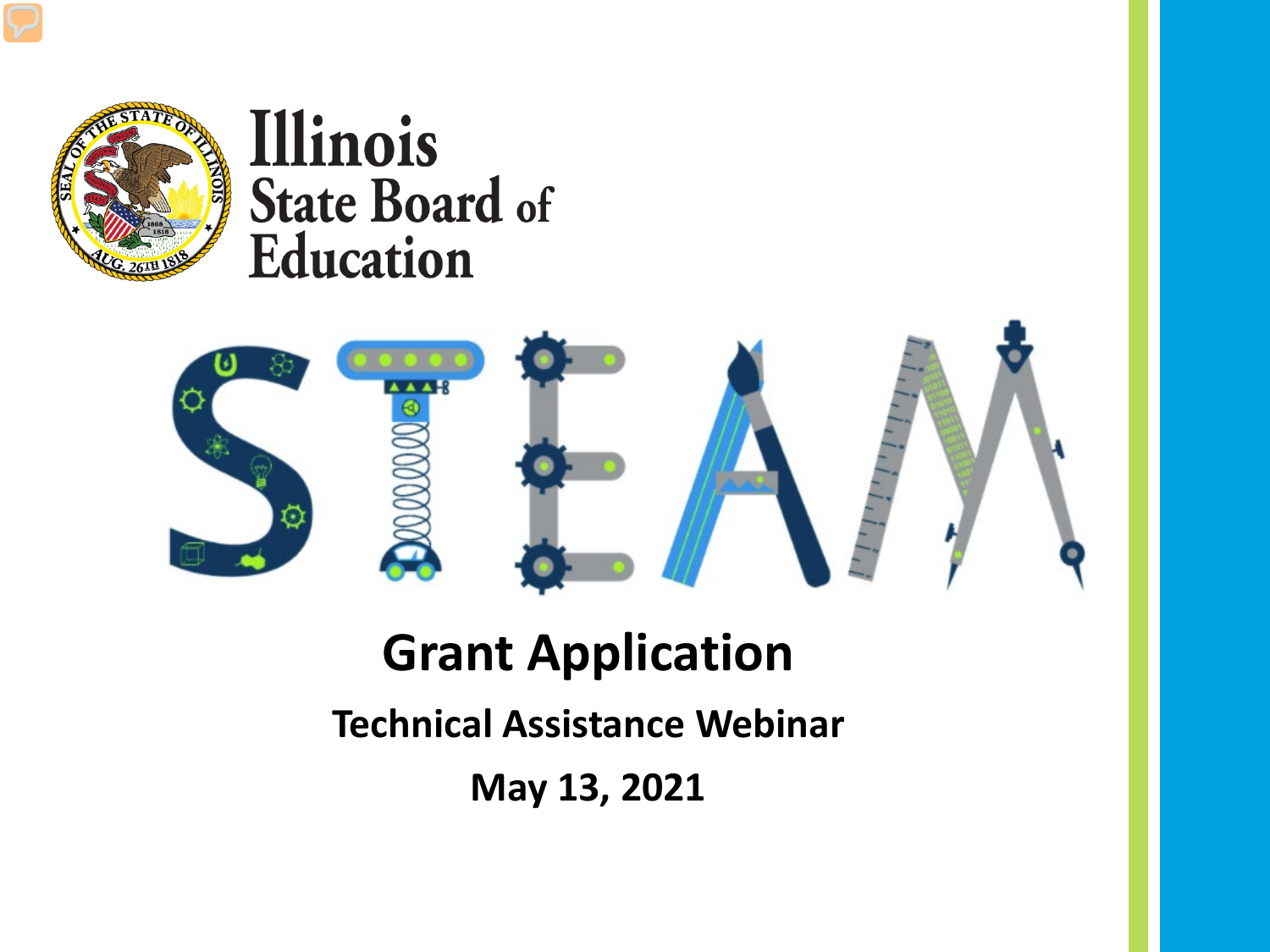### Welcome

#### **Agenda for today's webinar**

- > Provide an overview of the Notice of Funding Opportunity – NOFO
	- $\triangleright$  Alignment to State goals
- Grant Purpose, Objectives, and Eligibility
- Review ISBE application process and timelines
- $\triangleright$  Review selection process
- $\triangleright$  Provide time for your questions

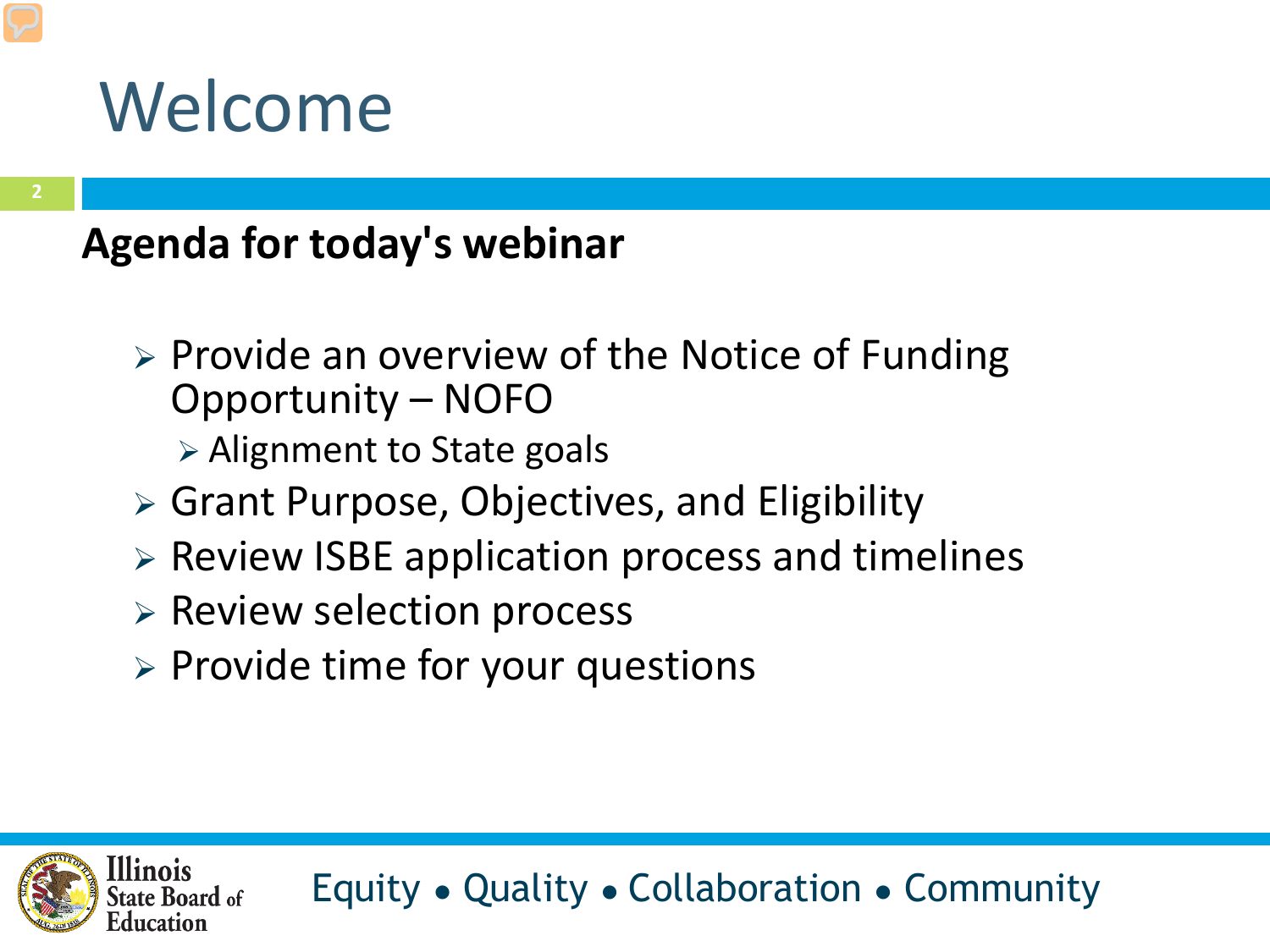### Presenters

#### Angelique Hamilton

Project Administrator, Curriculum and Instruction Department

Illinois State Board of Education

[ahamilto@isbe.net](mailto:Ahamilto@isbe.net)

#### Helen Y. West

Principal Consultant, CTE & Innovation

Illinois State Board of Education

[hwest@isbe.net](mailto:hwest@isbe.net)

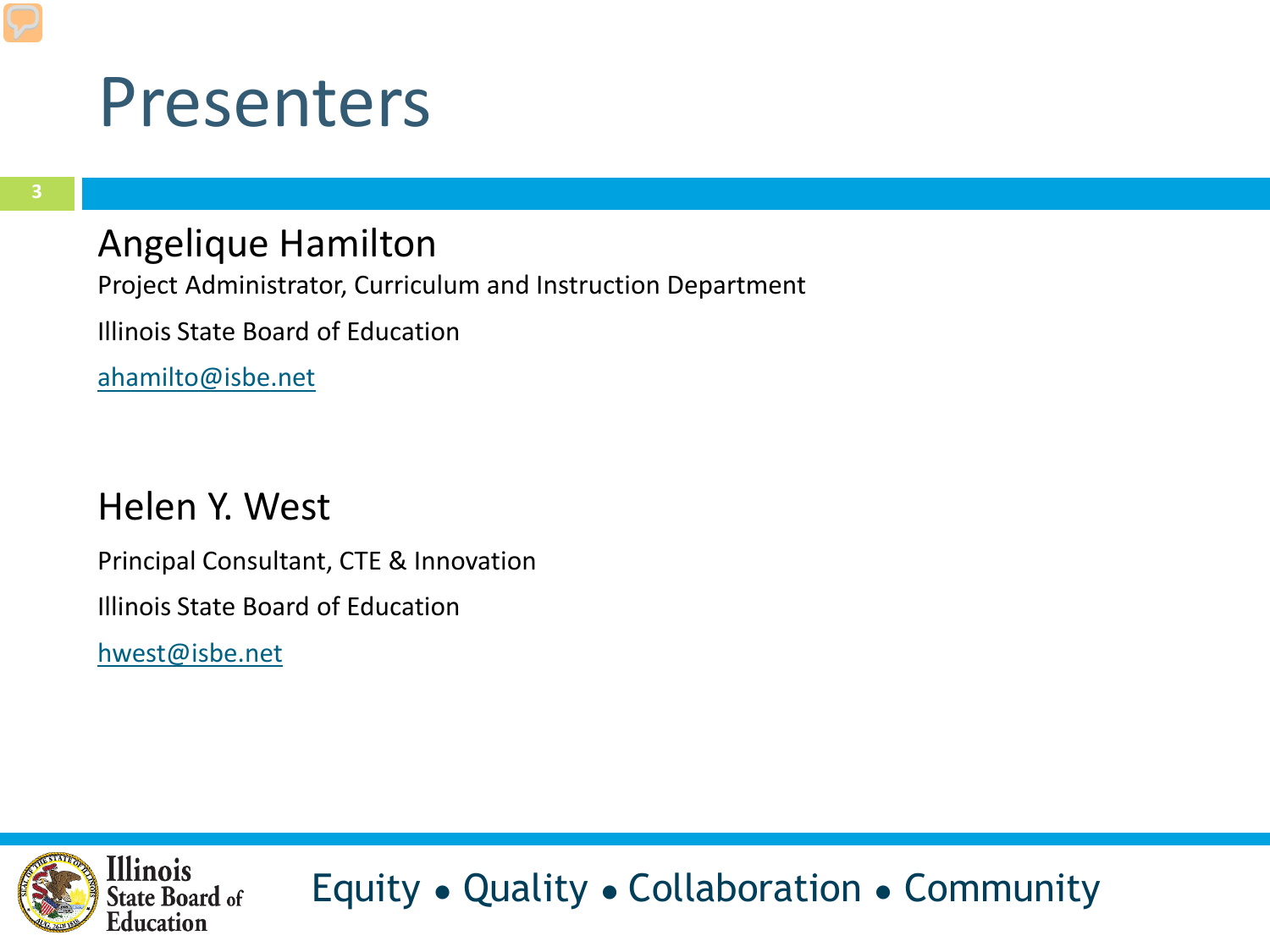# What is STEAM?

**4**

The [Education Commission of the States](https://www.ecs.org/wp-content/uploads/STEAM-Infographic.pdf) (ECS) defines, STEAM in terms of student learning:

"Student learning occurs at the intersection of science, technology, engineering, arts and mathematics — incorporating standards in all subjects utilizing an inquiry-based and experiential instructional approach."

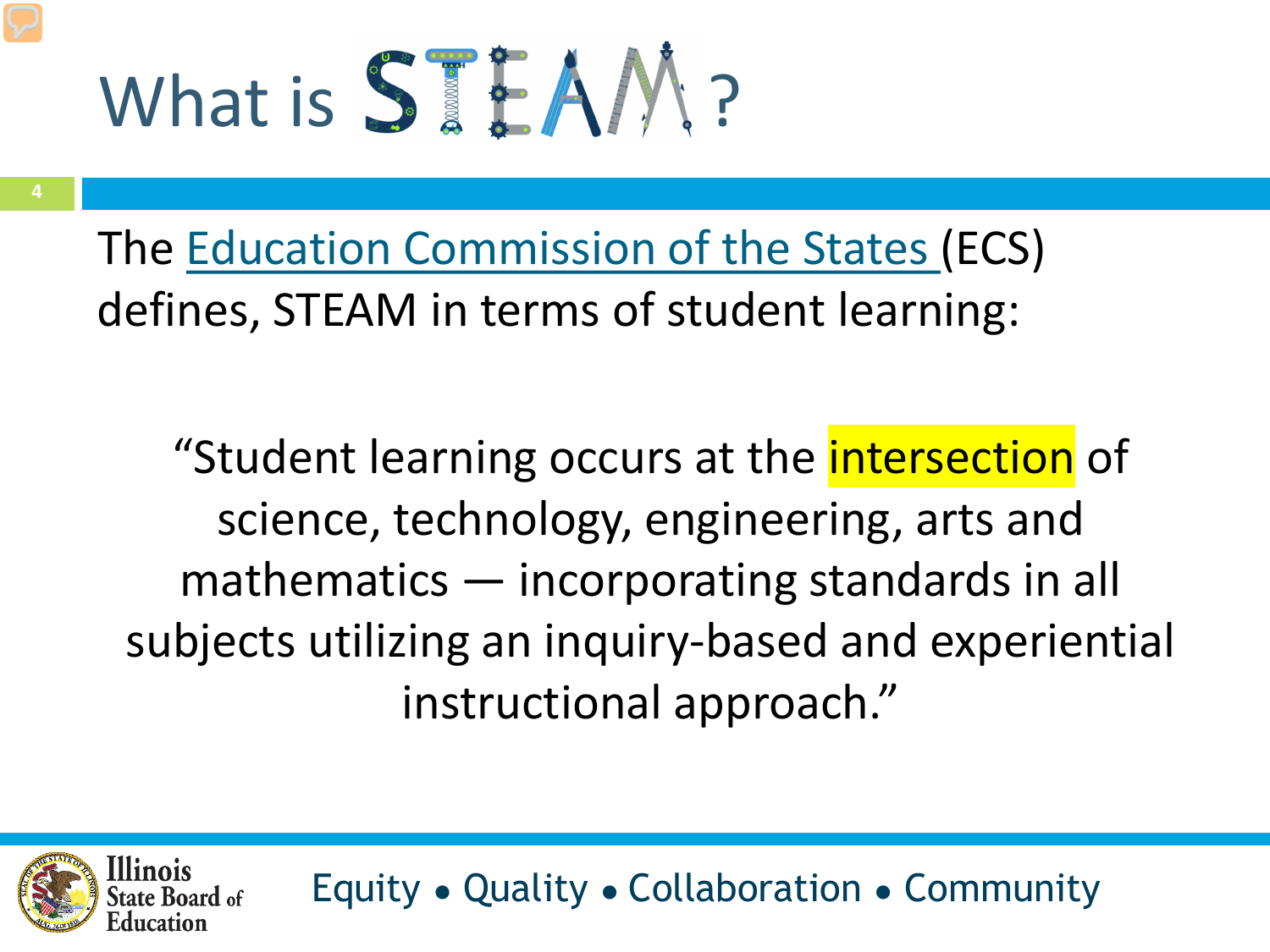School STEAM Grant Program Background

- Funded through the Illinois State Lottery
- Illinois State Lottery established a specialty instant scratch-off ticket; a percentage of funds allocated to promote STEAM (Science, Technology, Engineering, Art, and Mathematics) programming in schools.

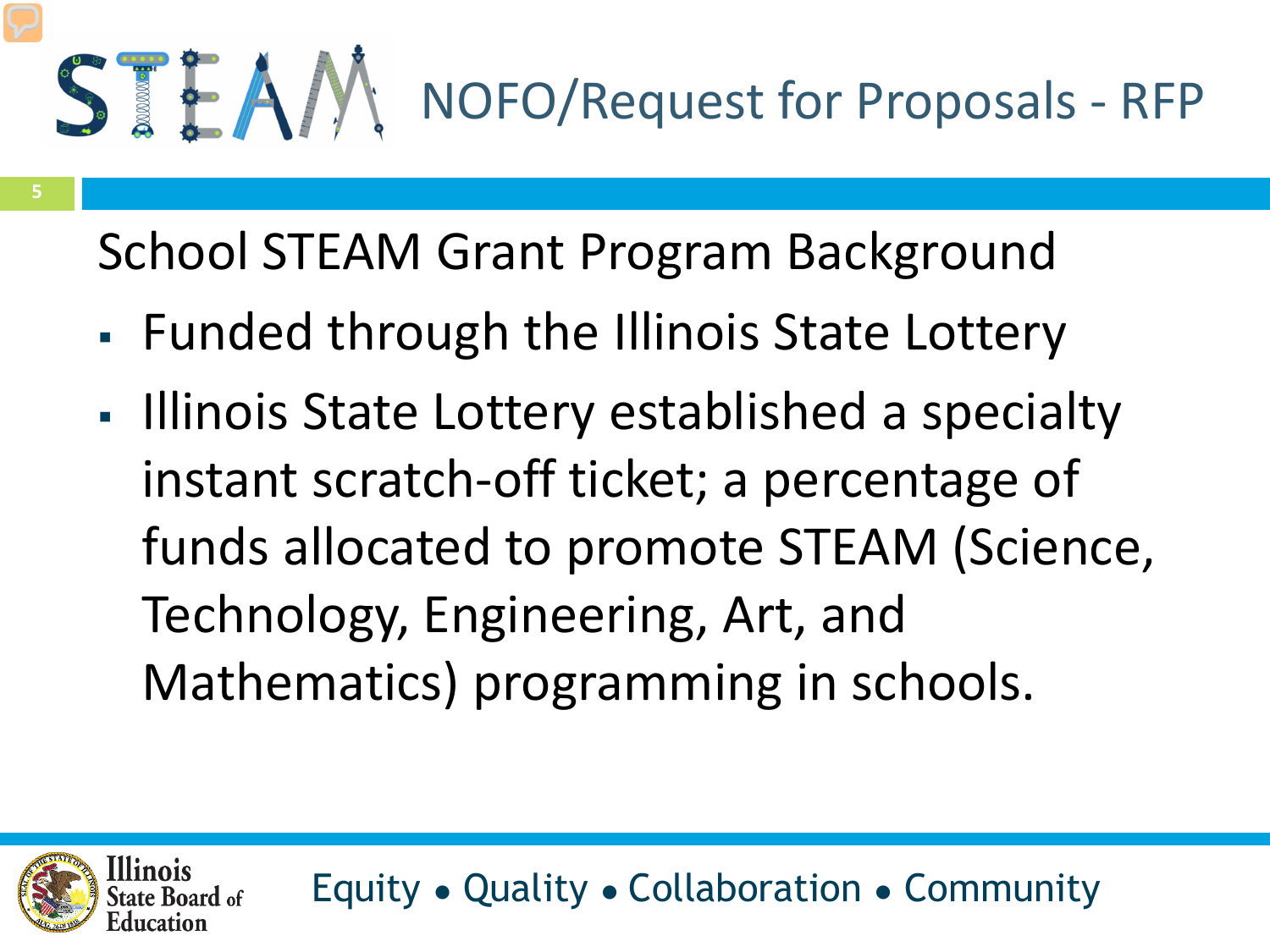### Alignment to State Goals

#### *Goal #1 - ISBE 2020-2023 [Strategic Plan](https://www.isbe.net/strategicplan)*

*Every child will make significant academic gains each year, increasing their knowledge, skills, and opportunities so they graduate equipped to pursue a successful future, with the state paying special attention to addressing historic inequities.*

*Strategy 1.1: Support best practices and continuous quality improvement including an emphasis on equity and diversity in order to support student learning while also addressing remote and blended learning.* 

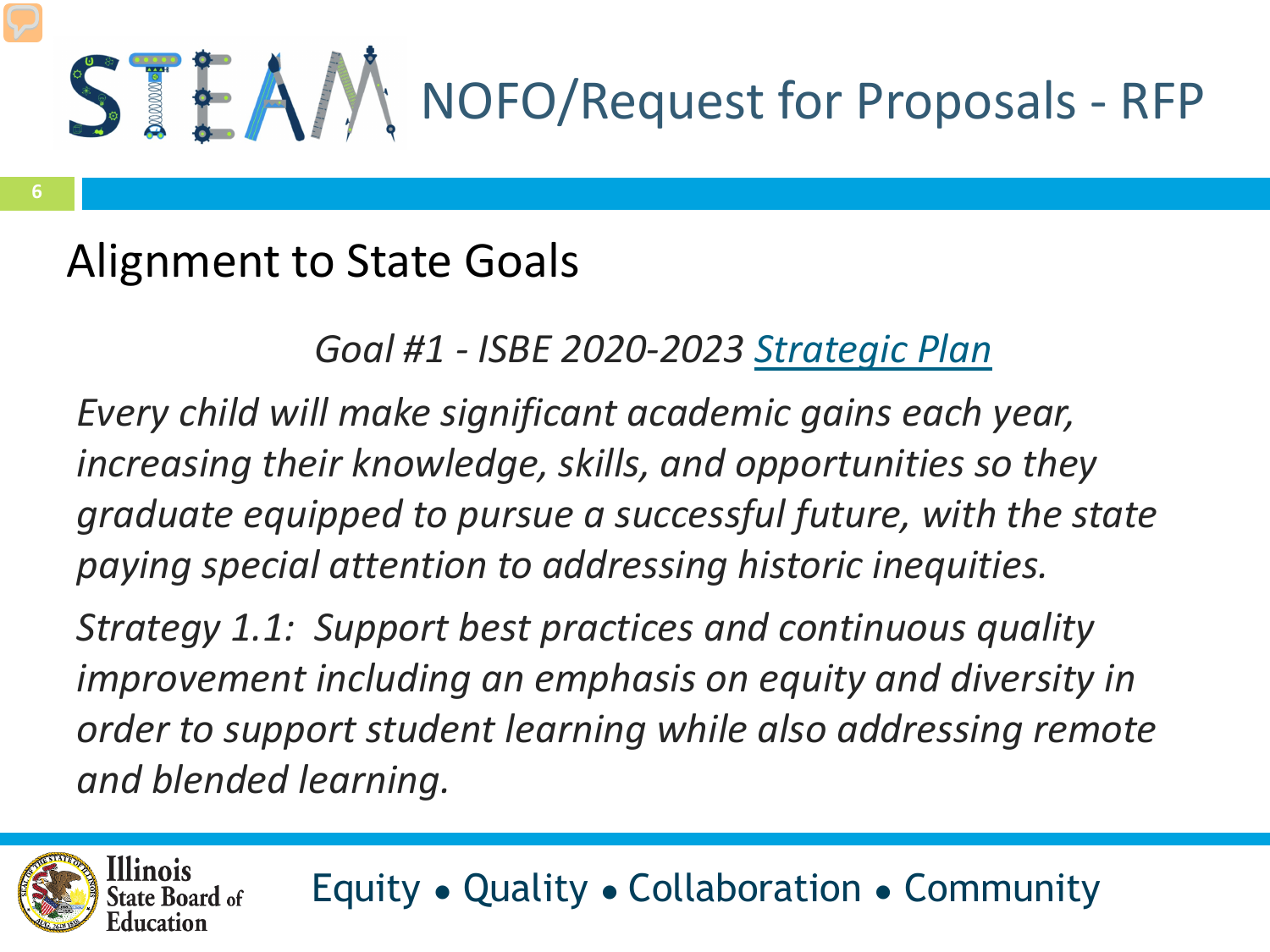

### Alignment to State Goals

#### *ISBE Equity Statement*

*Illinois has an urgent and collective responsibility to achieve educational equity by ensuring that all policies, programs, and practices affirm the strengths that each and every child brings within their diverse backgrounds and life experiences, and by delivering the comprehensive supports, programs and educational opportunities they need to succeed.* 

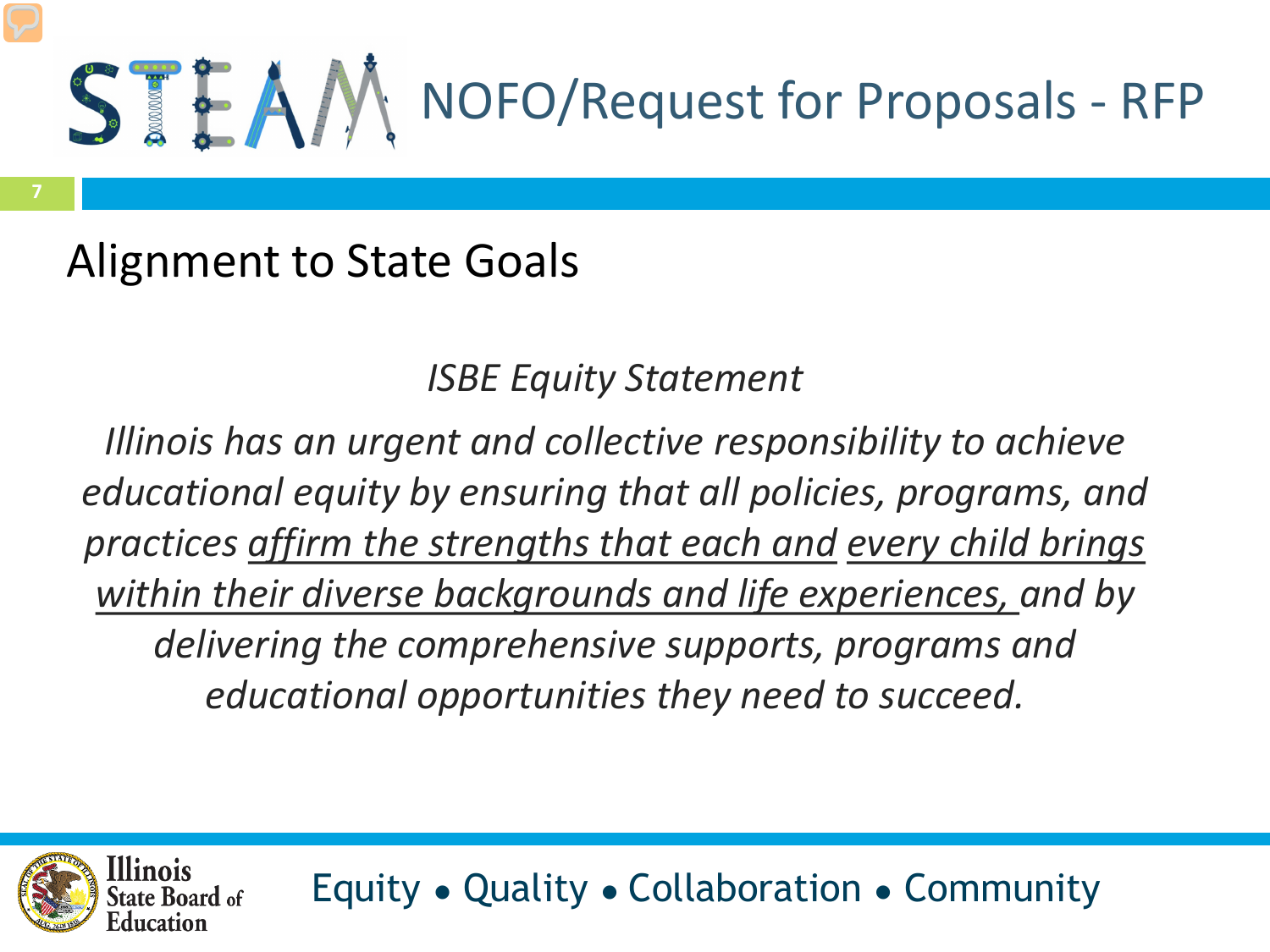

## FULL STEAM AHEAD!!

### Grant Purpose, Objectives, Description, and Eligibility

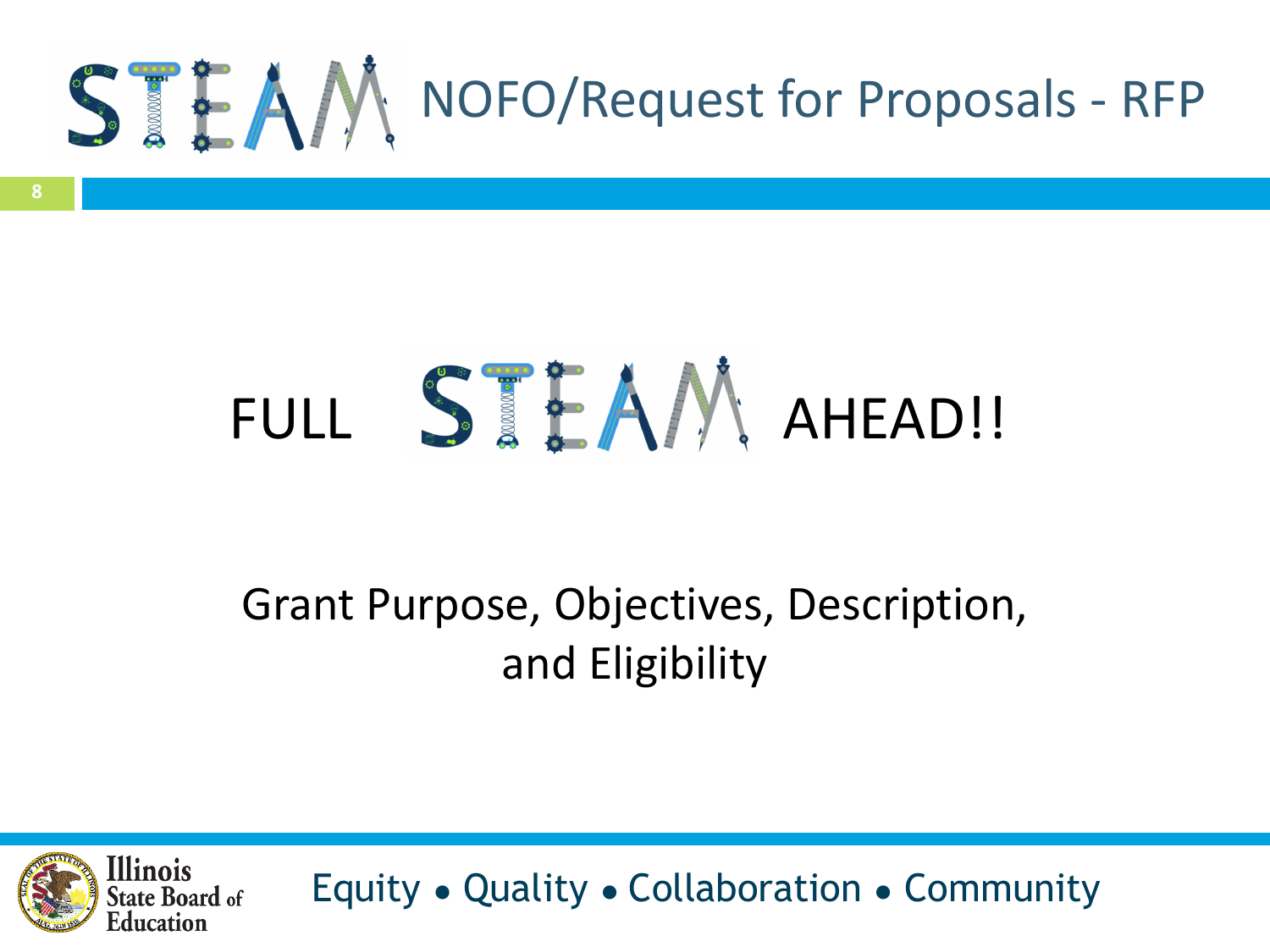

### School STEAM Grant Program Purpose

- Makes available STEAM educational programming to low-income students in disadvantaged neighborhoods.
- Promoting young women to enter into the fields of science, technology, engineering, art, and math.

School STEAM Grant program legislation can be found here: [School STEAM Grant Program](https://www.ilga.gov/legislation/ilcs/documents/010500050K2-3.119a.htm)

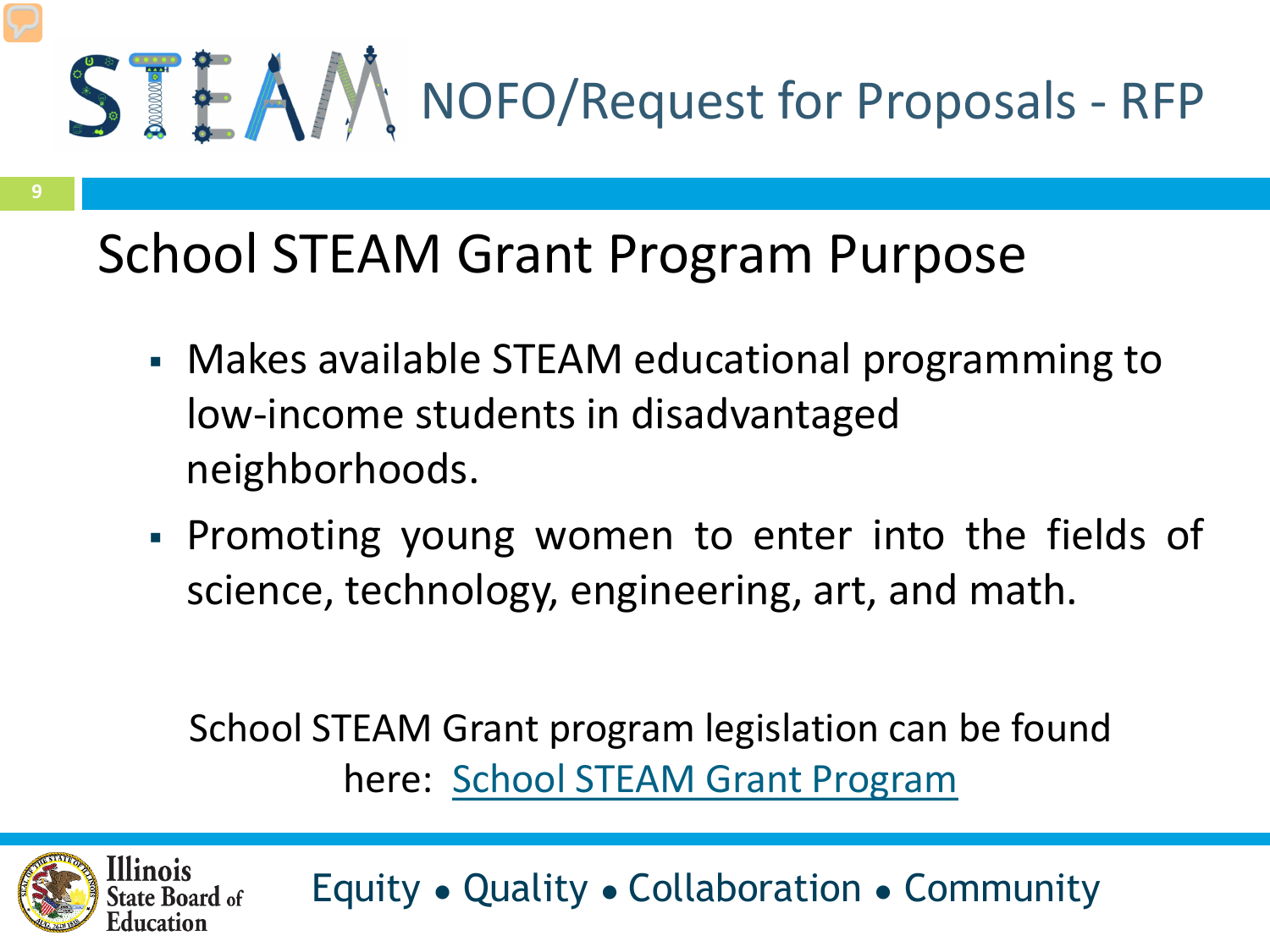#### School STEAM Grant Program Objectives

- Increase schools' capacity to support STEAM instruction and student participation, especially among low-income students in disadvantaged neighborhoods and/or encourage young women to consider STEAM careers.
- Build the capacity of teachers to offer and support STEAM instruction and student participation in STEAM education.

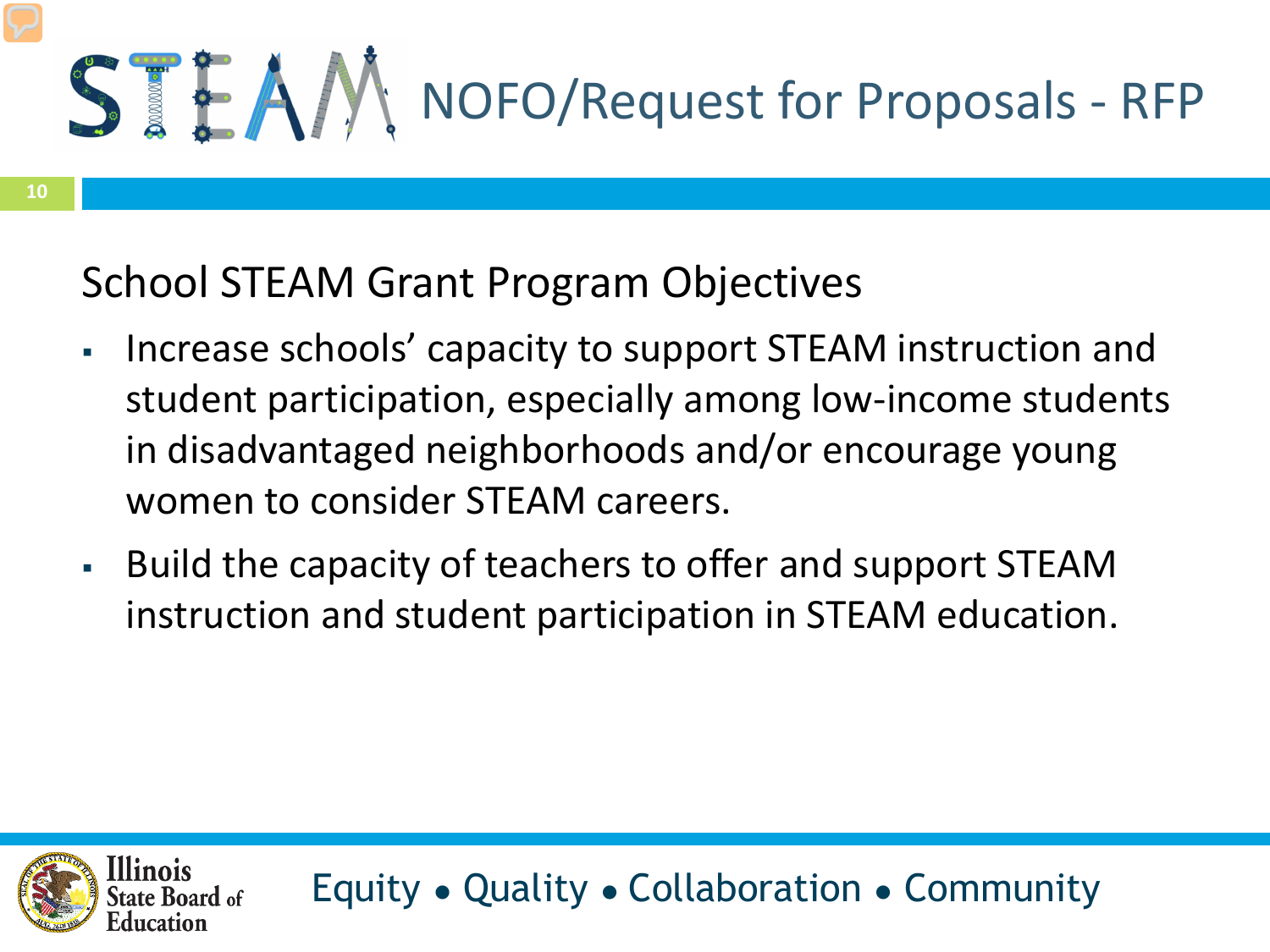School STEAM Grant Program Objectives

- Support K-12 student development of key knowledge and skills that underpin STEAM programs to promote and encourage future participation in STEAM careers.
- Increase the integration of STEAM learning environments and activities into the school curriculum that foster and promote positive development of skills necessary for collaboration, creativity and design, problem-solving, open inquiry, experimentation, and communication.



**11**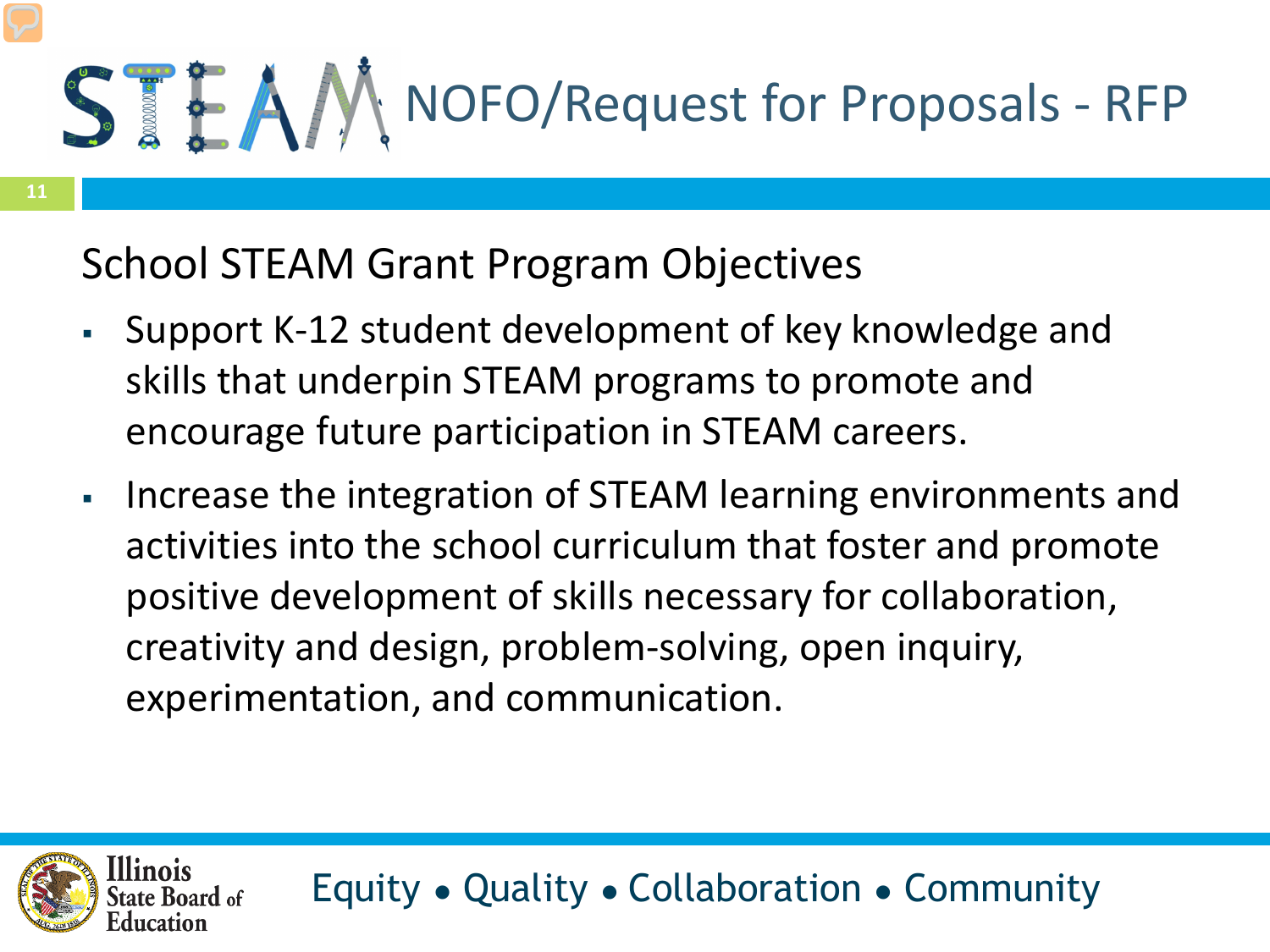### **Eligibility**

 Available to public schools\*, charter schools, area vocational centers, and laboratory schools in which the percentage of students classified as low income exceeds the state average during the 2019-20 school year as indicated on the Illinois School Report Card.

*(Note: Entities may find information regarding the state average on the Illinois [Report](https://www.illinoisreportcard.com/State.aspx?source=studentcharacteristics&source2=lowincome&Stateid=IL) Card. A list of eligible schools can be accessed [here](https://www.isbe.net/Documents/STEAM-Eligible-Districts.pdf).)*

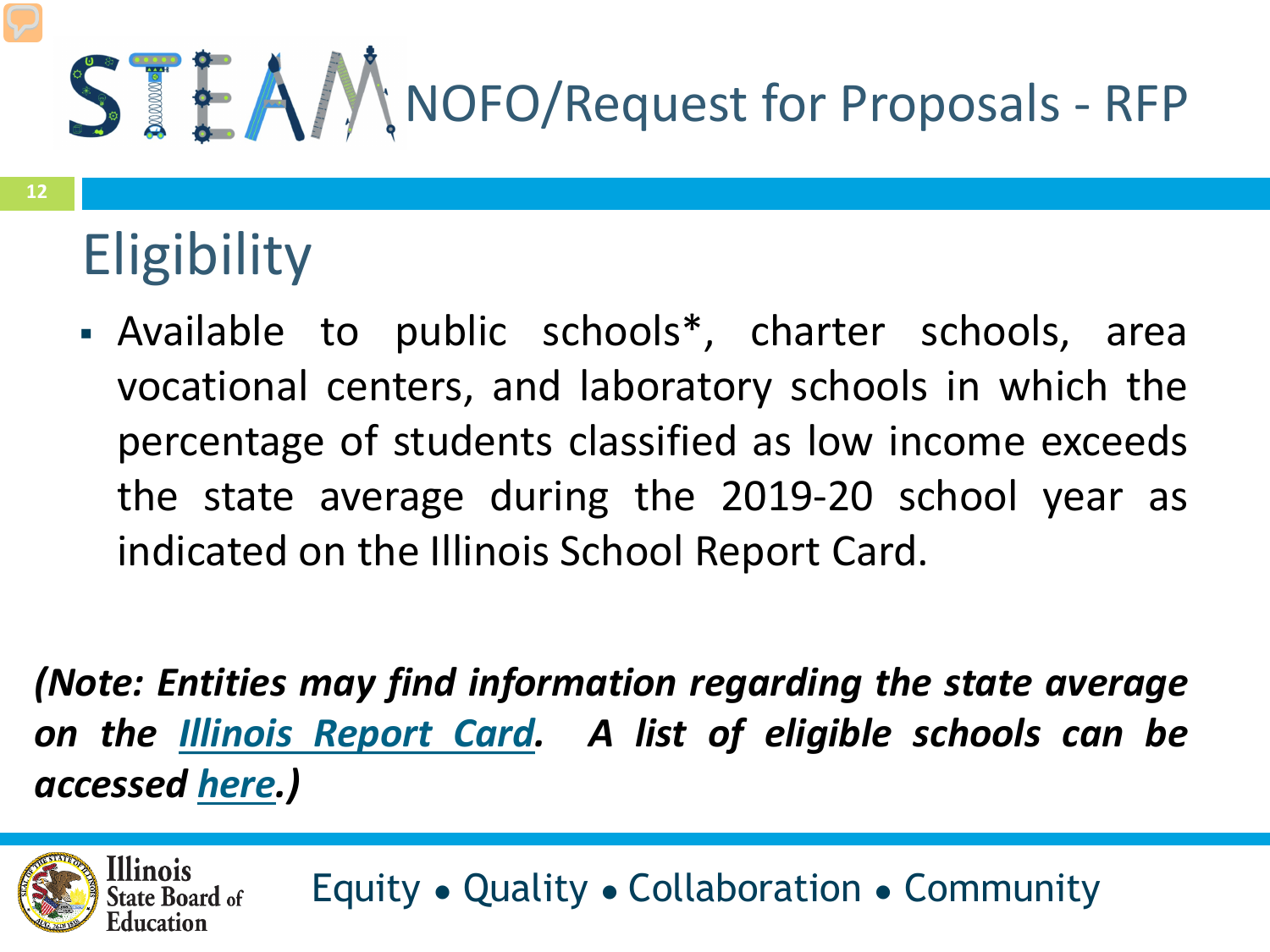### Program Description

- Competitive Grant
- Funding =  $$1.1M$  (subject to availability)
	- Individual applications capped at \$350,000.
- Grant Period: July 1, 2021 June 30, 2022 (Grantees may re-apply for up to 2 years, there are no assurances of renewal).
- Submission Deadline: 4 PM CST on June 14, 2021

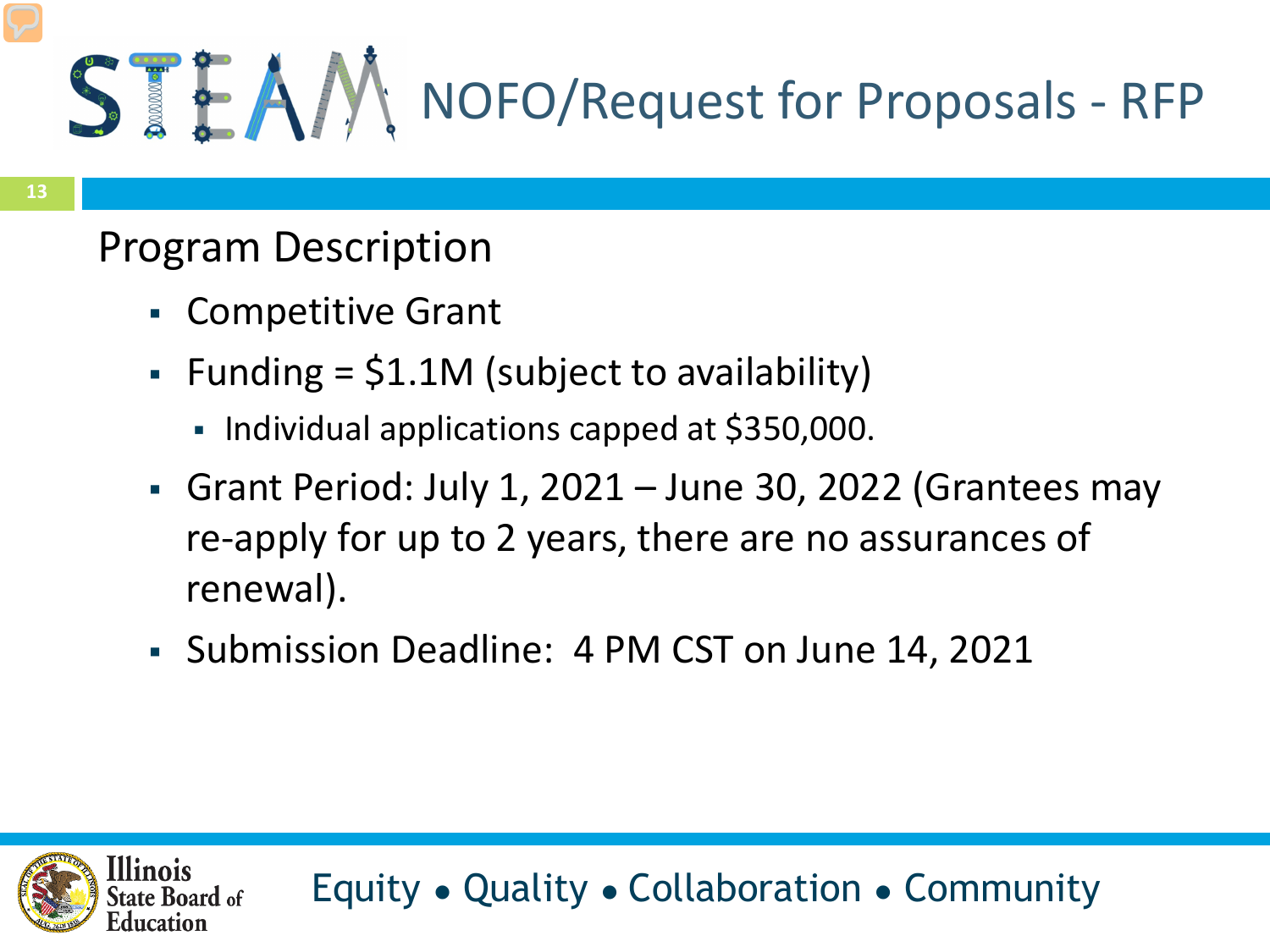#### Program Description – Use of Funds

- Conduct or contract with third party suppliers to deliver programming for K-12 learners to encourage or promote skill attainment and career opportunities in STEAM education programs.
- Priority funding opportunities for programs providing hands-on experience and programs encouraging young women to enter STEAM career fields.

The ISBE hub for STEAM Education information and this grant can be found on ISBE.net by clicking this link: [STEAM](https://www.isbe.net/Pages/STEAM.aspx)

[\(https://www.isbe.net/Pages/STEAM.aspx](https://www.isbe.net/Pages/STEAM.aspx))

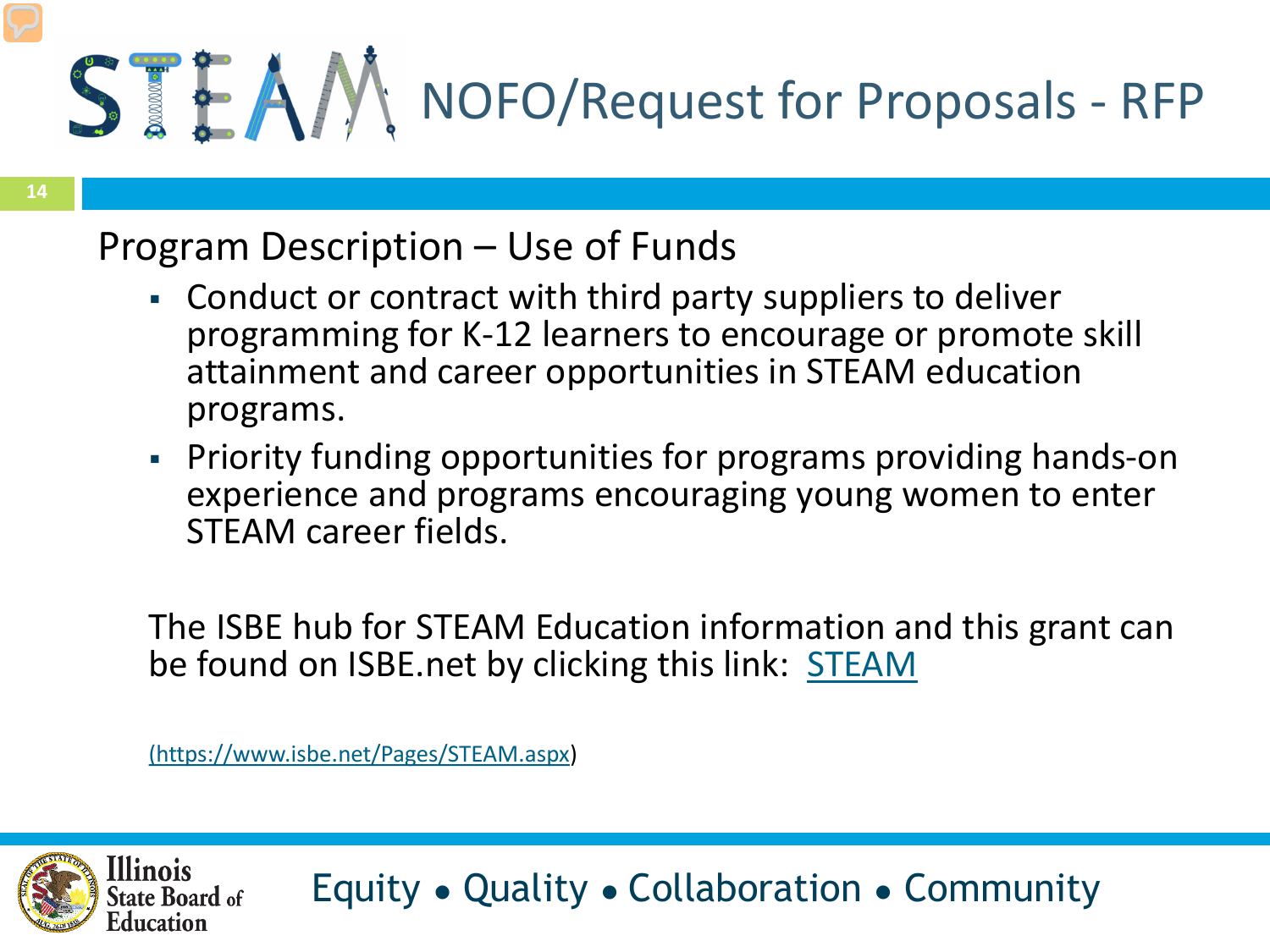### Program Description – Application Prerequisites

- Complete Pre-Qualification requirements *BEFORE* applying via Grantee Registration and Pre-Qualification Process through GATA web portal [https://www2.Illinois.gov/sites/GATA/Grantee/Pages/default.aspx](https://www2.illinois.gov/sites/GATA/Grantee/Pages/default.aspx)
- Complete FY22 Fiscal and Administrative Risk Assessment (Internal Controls Questionnaire [ICQ] Fully executed PDF documents with supporting documentation and signatures Complete FY22 Programmatic Risk Assessment

#### *(Note: Grant awards will not be executed until FY22 ICQ Organizational Risk Assessment and Programmatic Risk Assessments are completed.)*

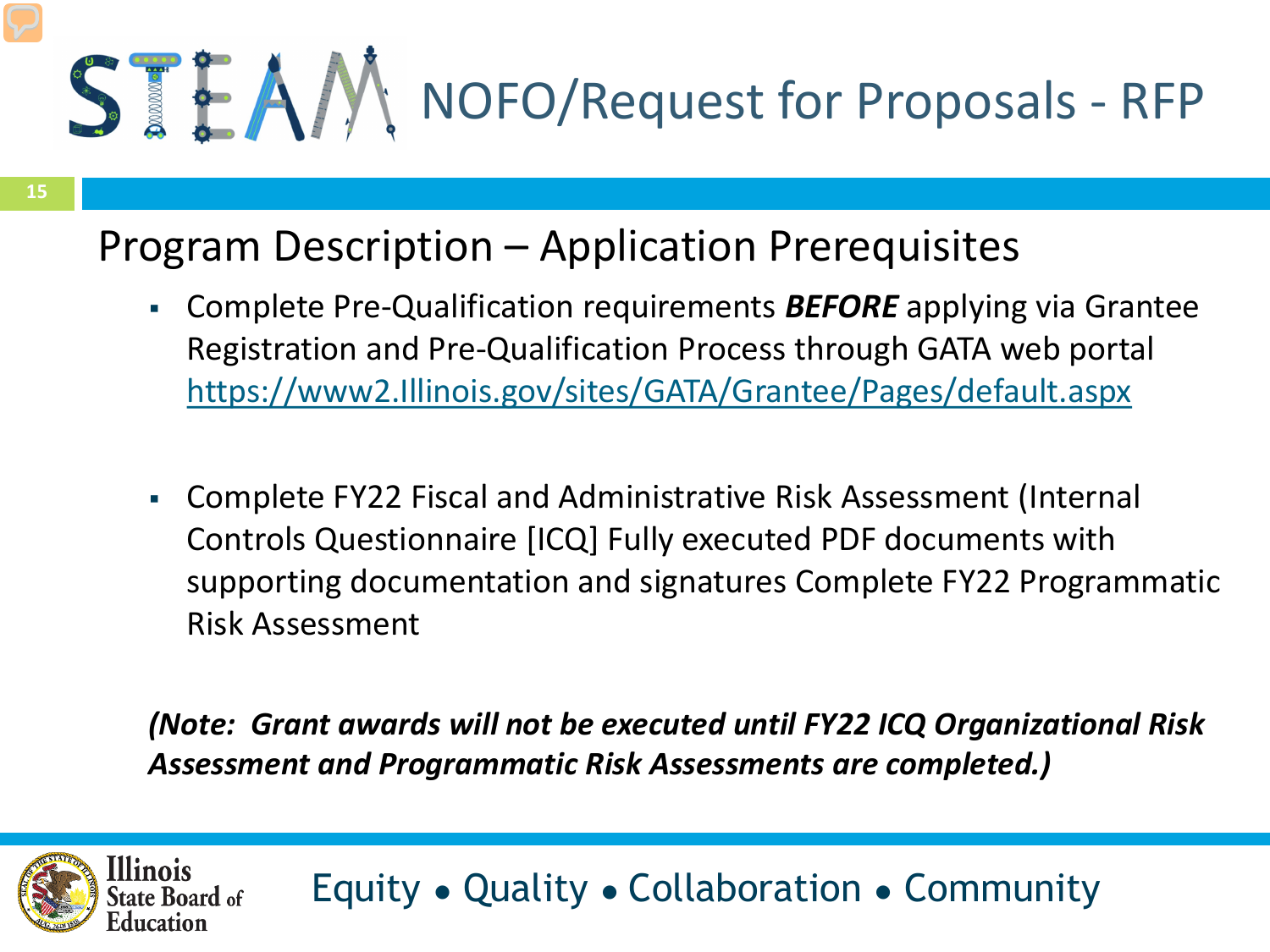Grantee Requirements (GATA)

- **DUN AND Bradstreet Universal Numbering** System(DUNS) Number *and* System for Award Management System (SAM)
	- Must be registered in SAM before submitting application (register at [System for Award Management \(sam.gov\)](https://www.sam.gov/SAM/)
	- Must provide a valid DUNS number <https://fedgov.dnb.com/webform>
	- Must maintain active SAM registration with current data throughout grant period.



**16**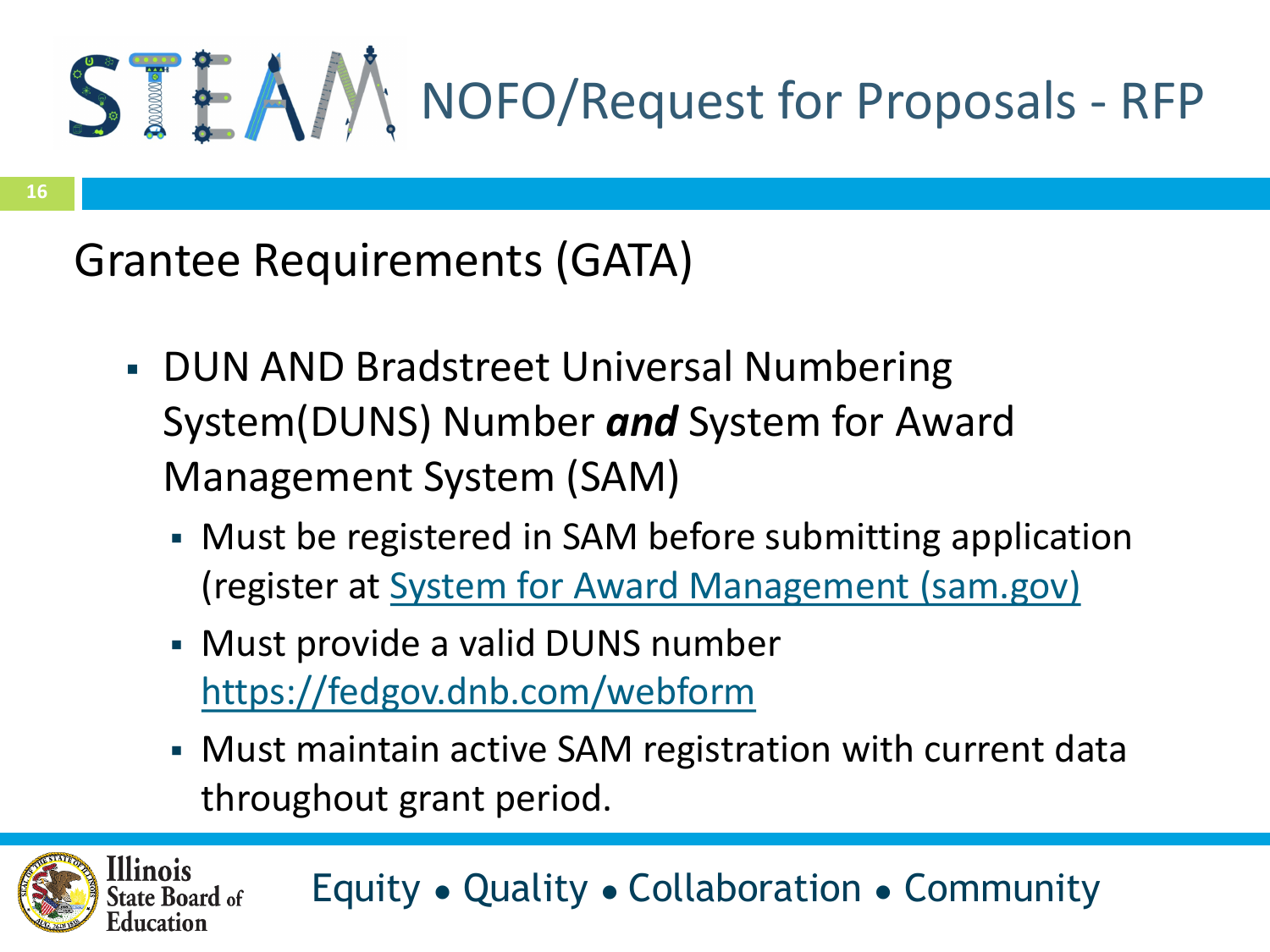### Program Accountability

Grant is Subject to the Provisions of:

- Grant Accountability and Transparency Act (GATA), 30 ILCS 708/1 et seq. [http://www.ilga.gov/legislation/ilcs/ilcs3.asp?ActID=35](http://www.ilga.gov/legislation/ilcs/ilcs3.asp?ActID=3559&ChapterID=7) 59&ChapterID=7
- Administrative Rules for GATA, 44 Ill. Admin. Code Part 7000 [https://www.ilga.gov/commission/jcar/admincode/044](https://www.ilga.gov/commission/jcar/admincode/044/04407000sections.html) /04407000sections.html

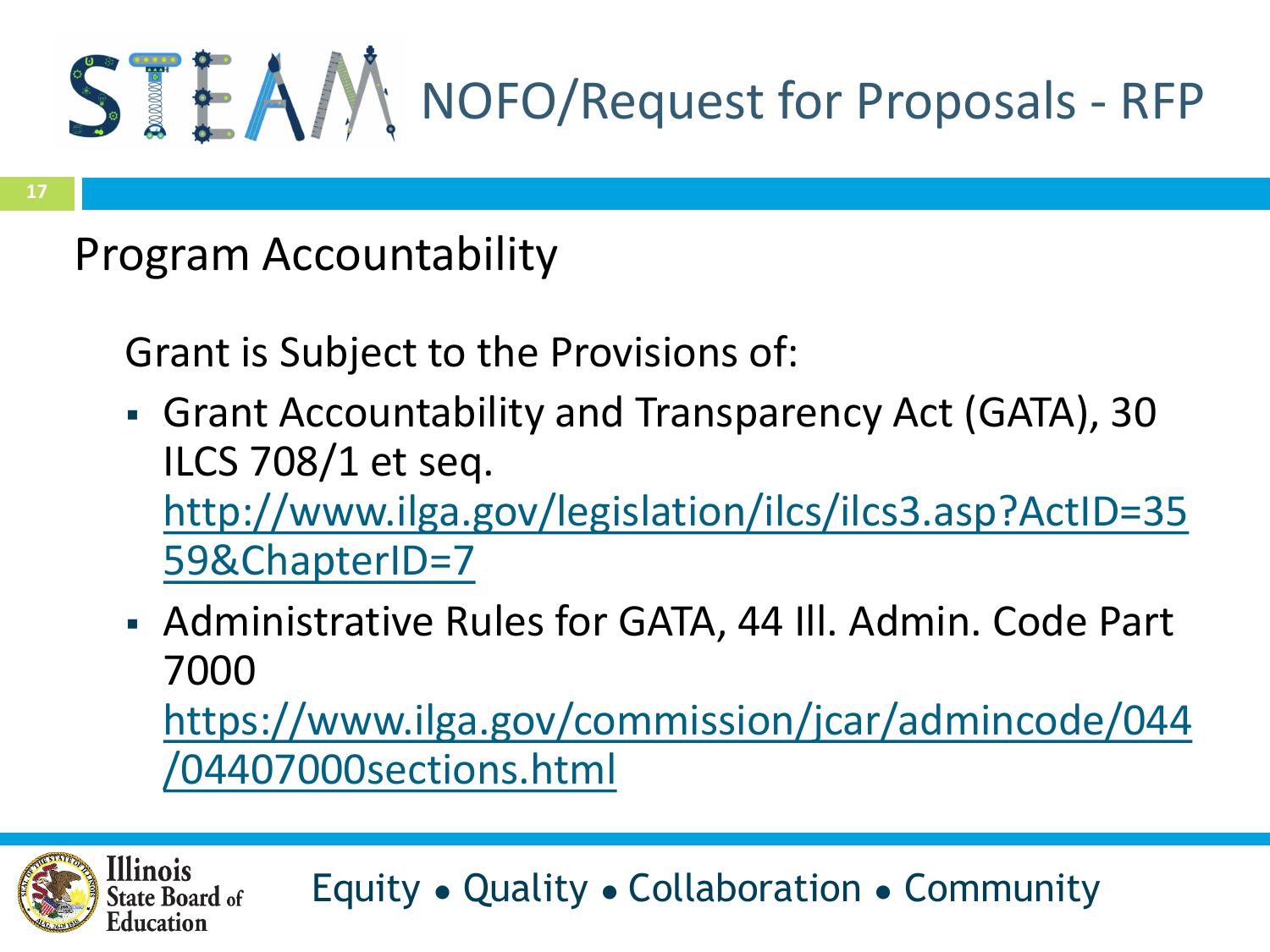#### Application, Submission Checklist & Attachments

Instructions: Each application must be submitted in the format outlined below to be considered complete. It is advised to attach a copy of the completed checklist with the application.

- 1. Uniform Application for State Grant Assistance (Attachment 1)
- 2. Program Narrative (Attachment 2) maximum 10 pages
- 3. Objectives and Activities (Attachment 3) maximum five pages
- 4. Cost-Effectiveness, Impact & Sustainability (Attachment 4) maximum five pages
- 5. FY2022 State Budget Summary and Payment Schedule (Attachment 5)

(*Note: Program Narrative Requirements for Attachments 2 thru 5A can be found on pages 11 and 12 of the RFP. Attachments required for submission of grant application can be found here:* <https://www.isbe.net/Documents/STEAM-RFP-FORMS.pdf>)

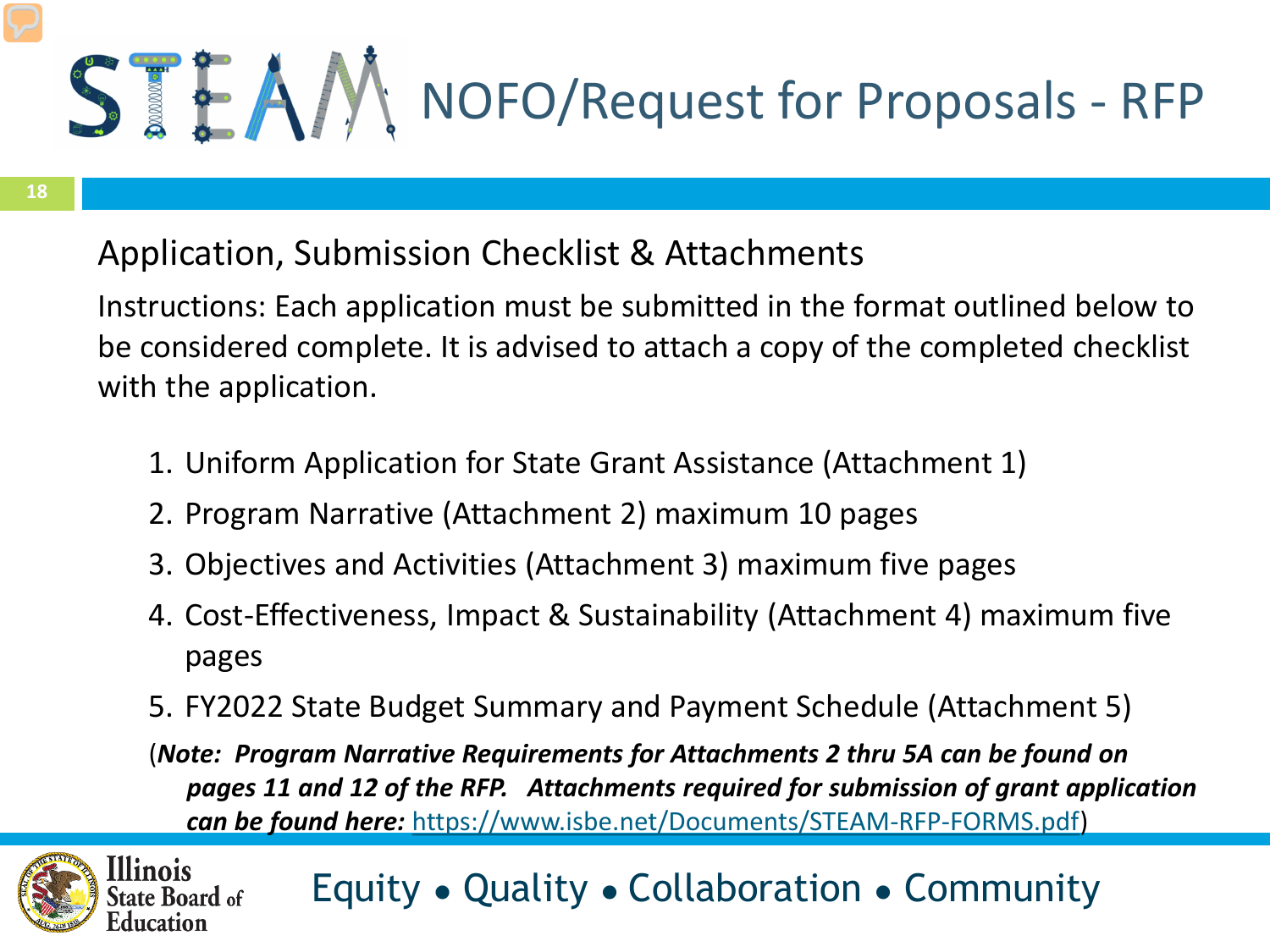**19**

linois

ite Board of

Application, Submission Checklist & Attachments (continued)

- 6. FY2022 Budget Summary Breakdown (Attachment 5A)
- 7. Certifications and Assurances (Attachments 6 and 7)
	- a) Program-Specific Terms of the Grant (Attachment 6)
	- b) Grant Application Certifications and Assurances (Attachment 7)

(*Note: Program Narrative Requirements for Attachments 2 thru 5A can be found on pages 11 and 12 of the RFP. Attachments required for submission of grant application can be found here:* 

<https://www.isbe.net/Documents/STEAM-RFP-FORMS.pdf>)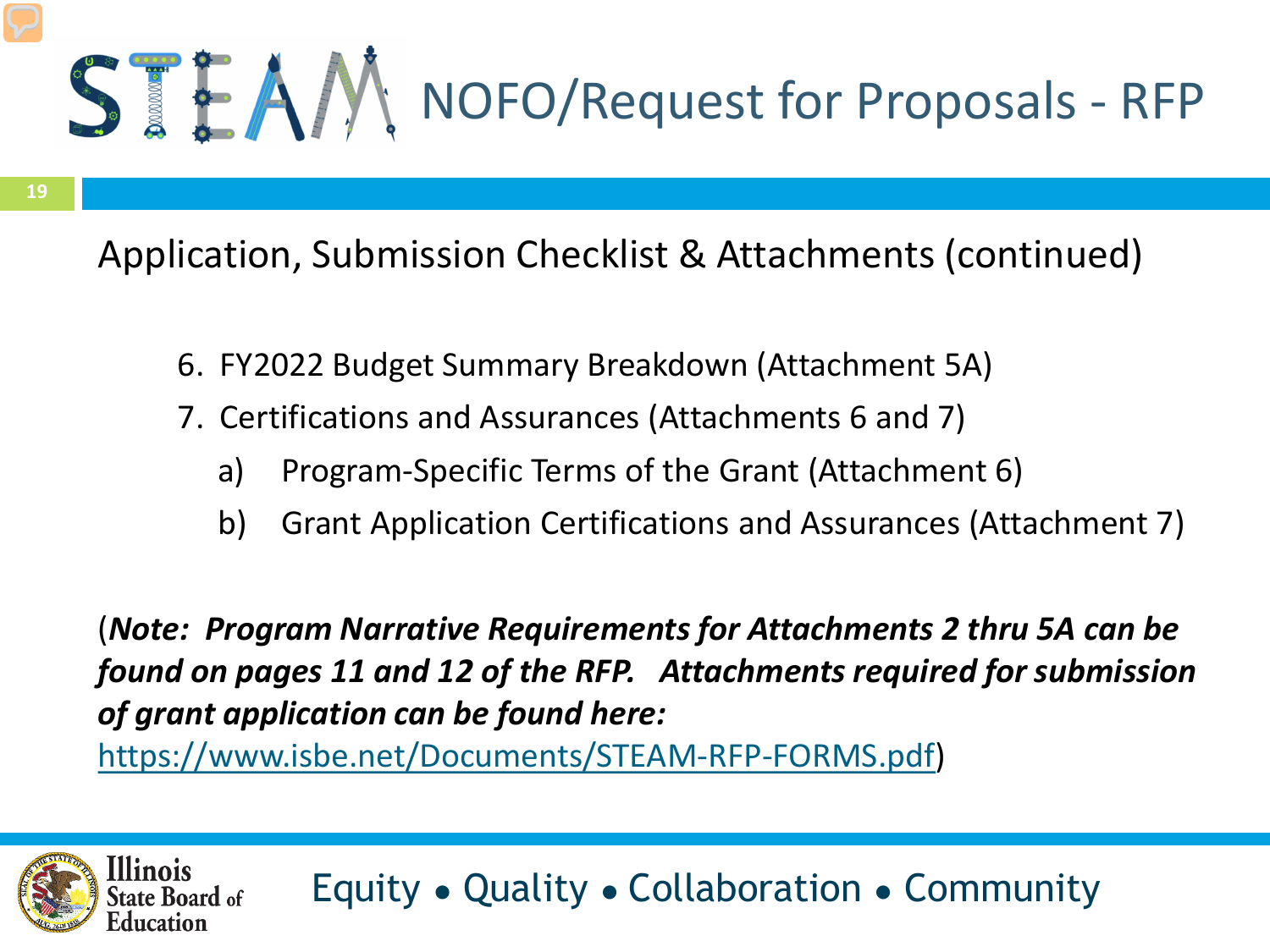### Program Description - Submission

- **Electronic submission through ISBE Attachment Manager** (*No later than 4 PM CST on June 14, 2021*)
- Fully executed PDF documents with supporting documentation and signatures
- Submit through <https://sec1.isbe.net/attachmgr/default.aspx> (Choose Rhonda Manalia from the drop-down menu in Receiver Information.) Submit application using button at the bottom of page.

#### *(Note: Late Proposals will not be accepted)*

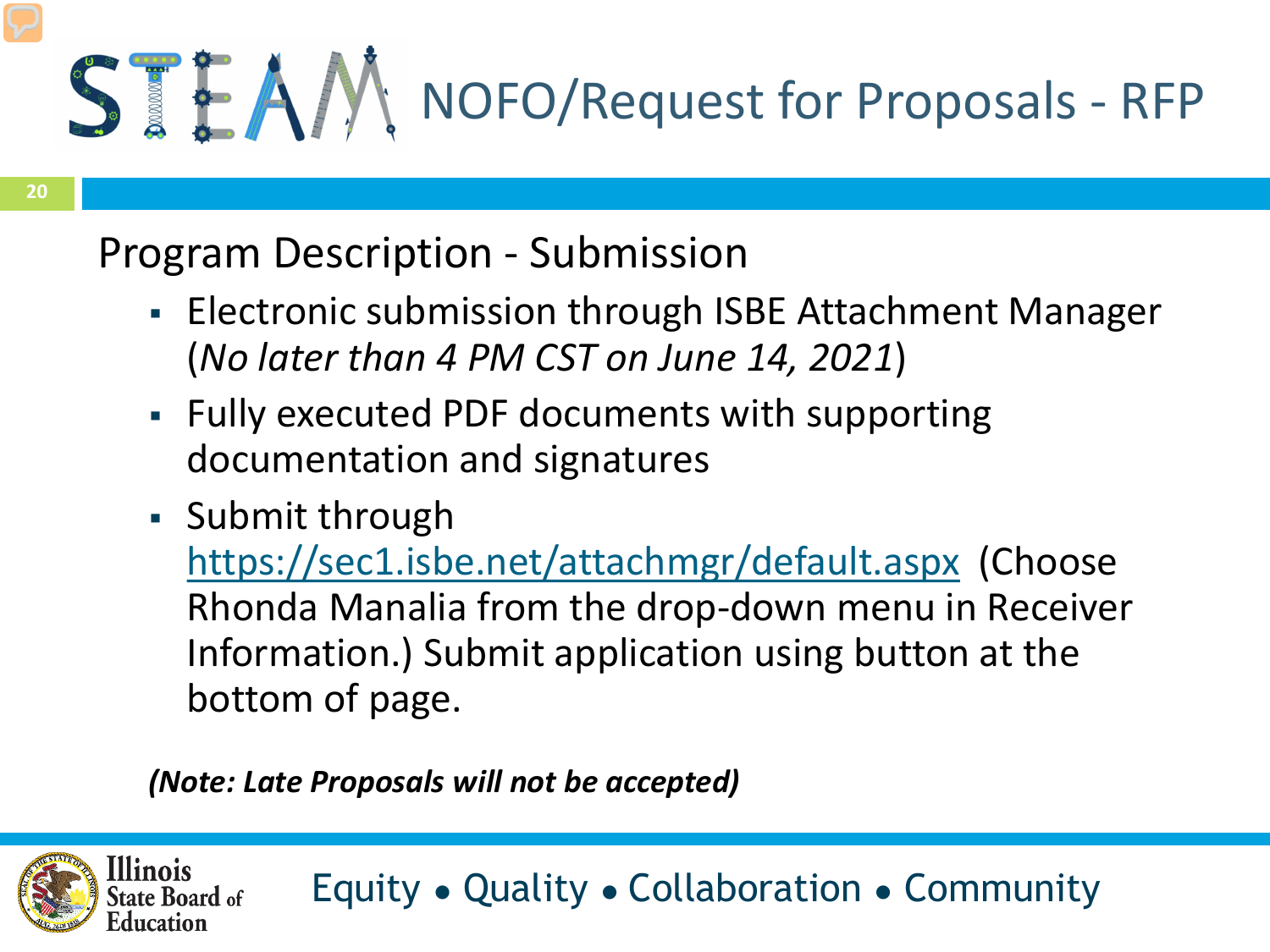

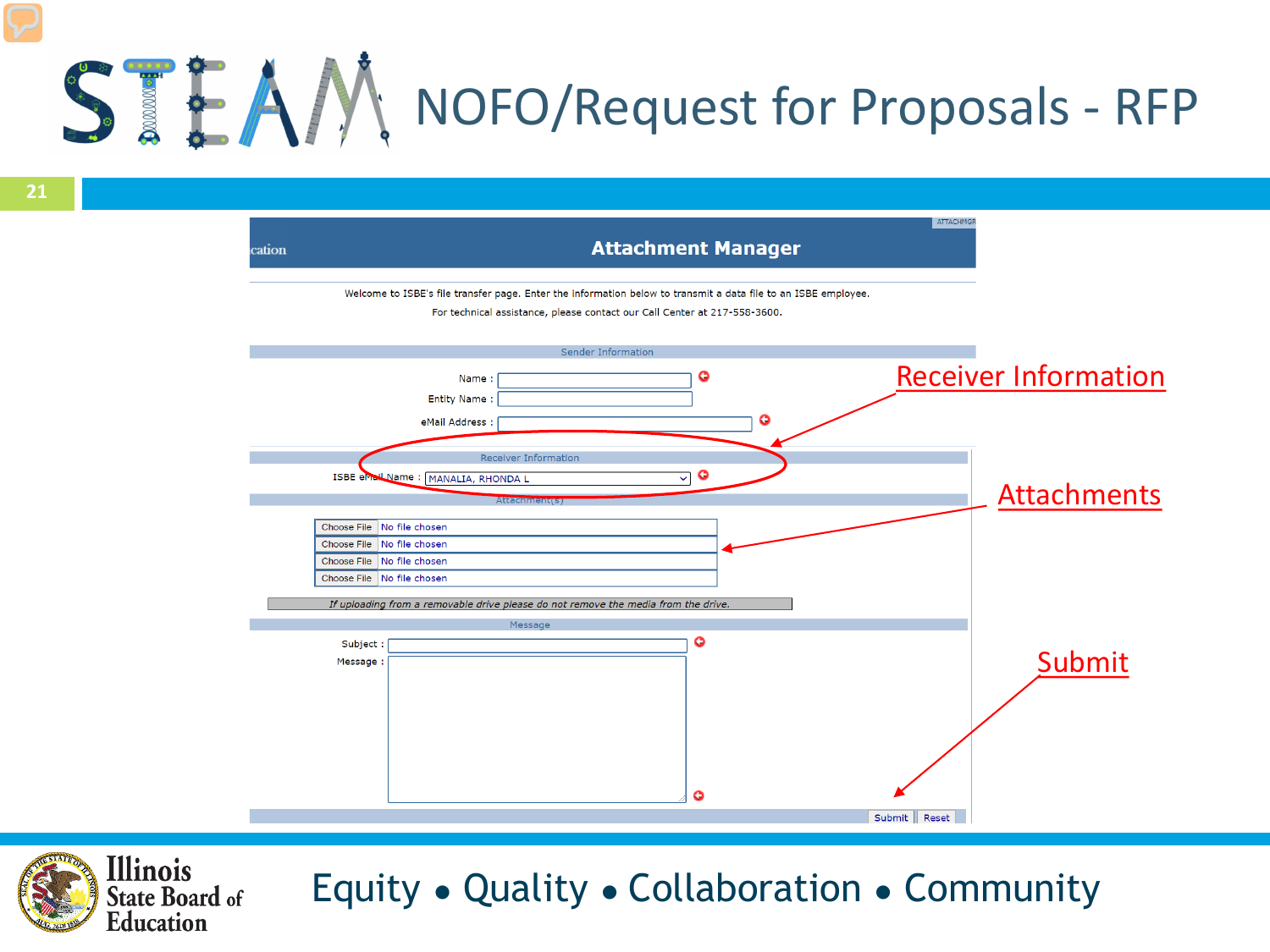### Selection Criteria

llinois

ate Board of

**[Merit-Based Review and Selection Process for Competitive Grants](https://www.isbe.net/Documents/Merit_Based_Review_Policy.pdf):** ISBE is required to design and execute a merit-based review and selection process for applications. This process is incorporated by reference in the NOFO on page two.

- Applicants must meet eligibility criteria for consideration.
- Statutory Priority Points Available:
	- a. The proposal focuses on recruitment of female students, programming designed for female students, or designation of a majority of the available spots in the STEAM program for females to learn and explore careers in science, mathematics, technology, engineering, and art. (5 points).
	- b. The proposal provides hands-on experiences and/or activities. Evidence is provided to show students will actively participate in the acquisition of knowledge or skills through direct practical experience in the STEAM learning activities. (5 points).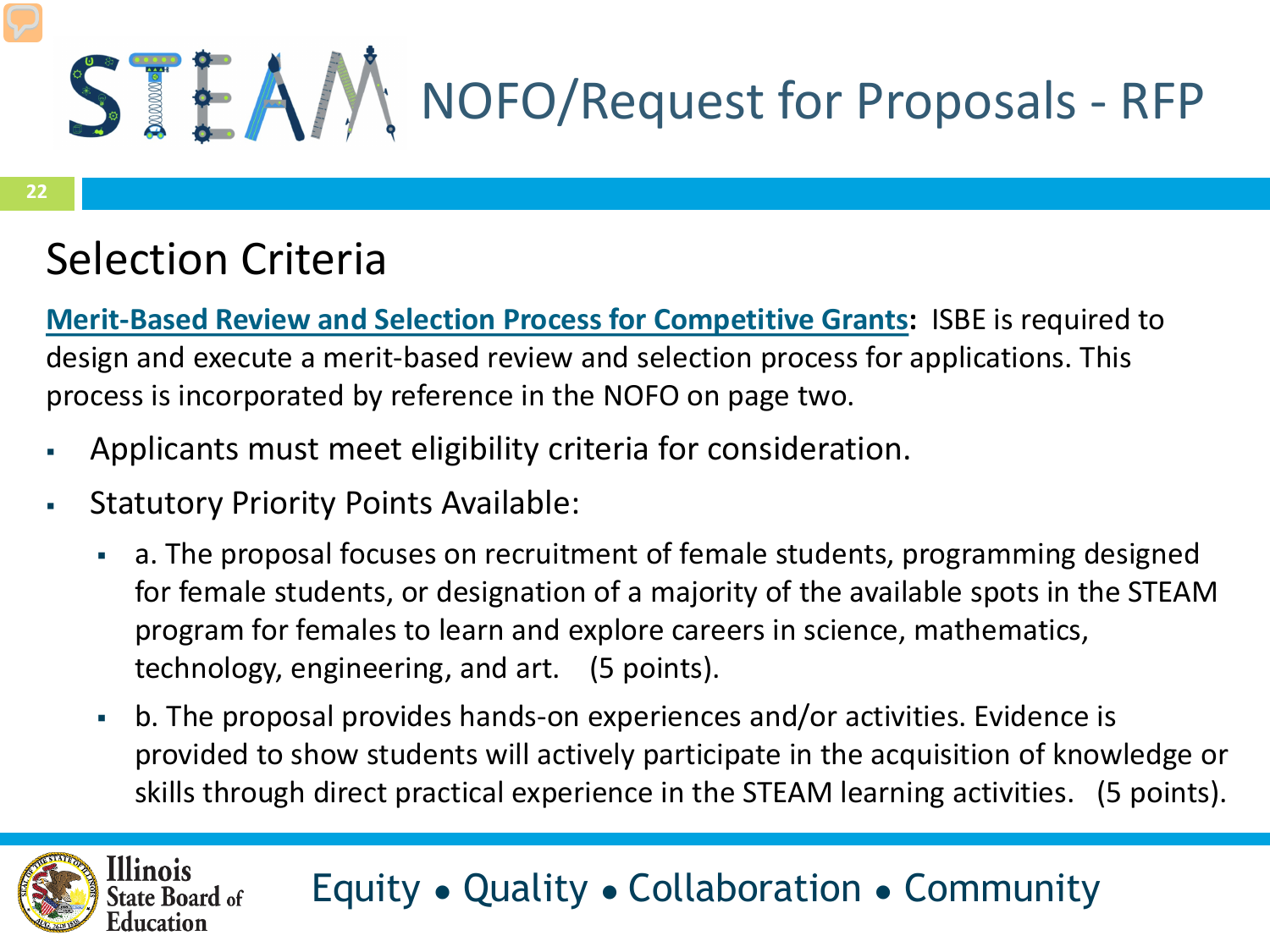| <b>Based Upon:</b><br>• Priority Points<br>• Program Narrative<br>Requirements<br>• EBF Percent of<br>Adequacy                                                                                    | <b>Review Criteria - Scoring</b>                             |                                 |                                         |  |  |
|---------------------------------------------------------------------------------------------------------------------------------------------------------------------------------------------------|--------------------------------------------------------------|---------------------------------|-----------------------------------------|--|--|
|                                                                                                                                                                                                   | <b>Criteria</b>                                              | <b>Maximum</b><br><b>Points</b> | $%$ of<br><b>Total</b><br><b>Points</b> |  |  |
|                                                                                                                                                                                                   | Section 1: Statutory Priority Points*                        | 10                              | 6.5%                                    |  |  |
| * Activities must align<br>with eligibility<br>requirements to<br>provide STEAM<br>programs to eligible<br>students. % of low-<br>income students must<br>exceed 2019-20 state<br>average on IRC. | Section 2: Need                                              | 30                              | 19.4%                                   |  |  |
|                                                                                                                                                                                                   | Section 3: Capacity                                          | 10                              | 6.5%                                    |  |  |
|                                                                                                                                                                                                   | Section 4: Quality                                           | 50                              | 32.3%                                   |  |  |
|                                                                                                                                                                                                   | Section 5: Cost-effectiveness, Impact,<br>and Sustainability | 35                              | 22.6                                    |  |  |
|                                                                                                                                                                                                   | <b>Percent of Adequacy Points</b>                            | Up to 20 Max 12.9%              |                                         |  |  |
|                                                                                                                                                                                                   | <b>TOTAL</b>                                                 | 155                             | 100%                                    |  |  |

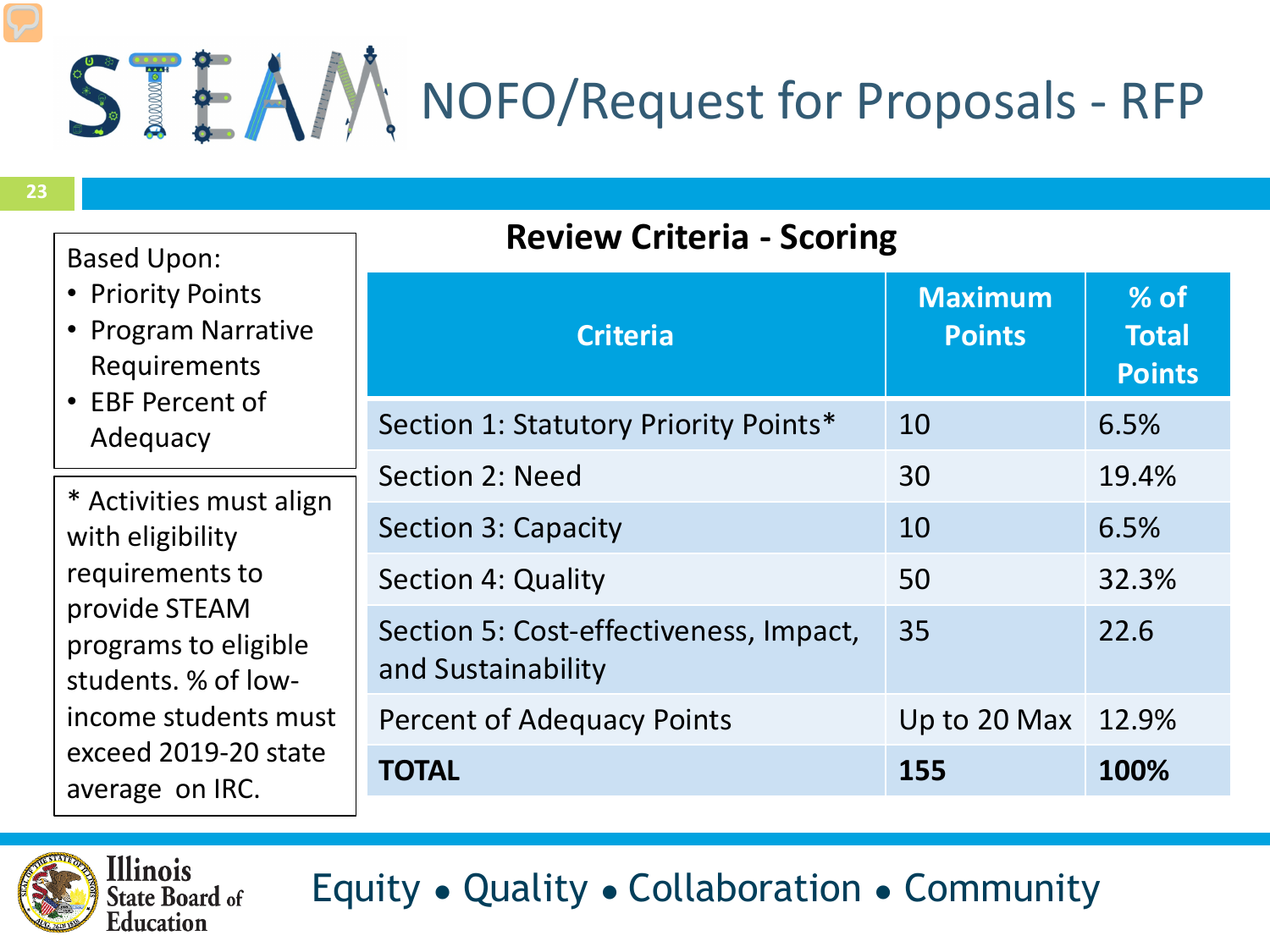

**24**

llinois

tate Board <sub>of</sub>

Awards will be determined based on the final application score inclusive of points based on a district's final Evidence-Based Funding (EBF) FY 2020 Percent of Adequacy Calculation, see table below.

| <b>EBF final Percent of Adequacy</b> | <b>Points</b> |
|--------------------------------------|---------------|
| 100% or greater                      | ь             |
| 81-99%                               | 10            |
| 71-90%                               | 15            |
| 70.9 and below                       | 20            |

A district's EBF Percent of Adequacy can be found at:

[https://www.isbe.net/Pages/ebfdistribution.aspx.](https://www.isbe.net/Pages/ebfdistribution.aspx) Click the Reports ribbon, open the FY 2021 EBF Distribution Quick Facts, download the table, view column 'K".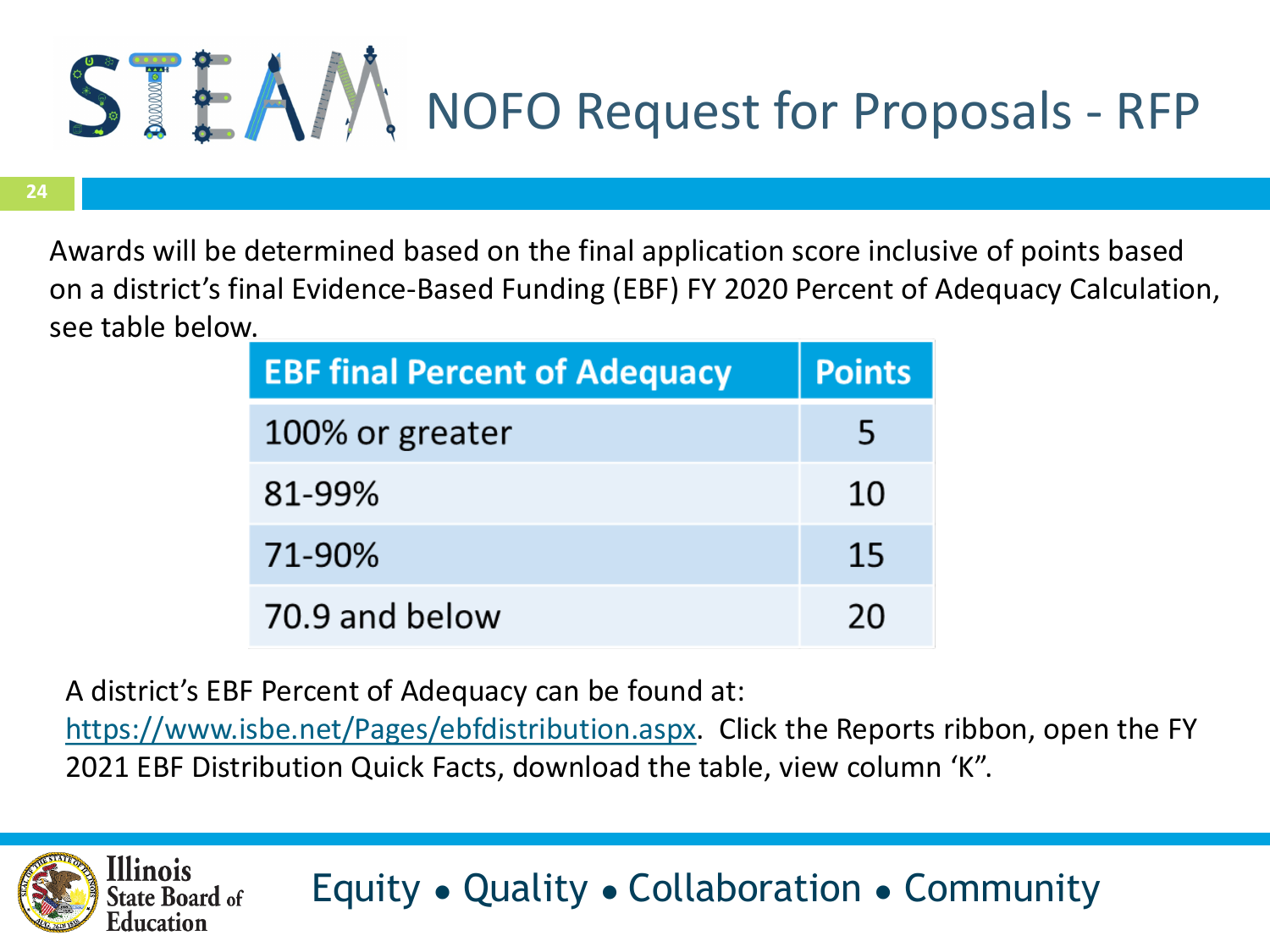#### Evaluation Rubric

| <b>Not Provided</b>                     | <b>Very</b><br><b>Limited</b>                                                      | <b>Somewhat</b><br><b>Limited</b>                                                            | <b>Moderate</b>                                                                                          | <b>Strong</b>                                                                               | <b>Very Strong</b>                                                                                                   |
|-----------------------------------------|------------------------------------------------------------------------------------|----------------------------------------------------------------------------------------------|----------------------------------------------------------------------------------------------------------|---------------------------------------------------------------------------------------------|----------------------------------------------------------------------------------------------------------------------|
| $\overline{0}$                          | $\mathbf{1}$                                                                       | $\overline{2}$                                                                               | $\overline{3}$                                                                                           | $\overline{4}$                                                                              | 5                                                                                                                    |
| Proposal<br>requirements<br>are absent. | Proposal<br>provides<br>very few<br>details to<br>meet the<br>project<br>outcomes. | Proposal is<br>unclear<br>and lacks<br>enough<br>evidence<br>to meet<br>project<br>outcomes. | Proposal<br>provides<br>moderate<br>detail and<br>conveys<br>potential to<br>meet<br>project<br>outcomes | Proposal<br>provides<br>good detail<br>and solid<br>evidence to<br>meet project<br>outcomes | Proposal<br>exceeds<br>expectation<br>s and<br>provides<br>substantial<br>evidence to<br>meet<br>project<br>outcomes |

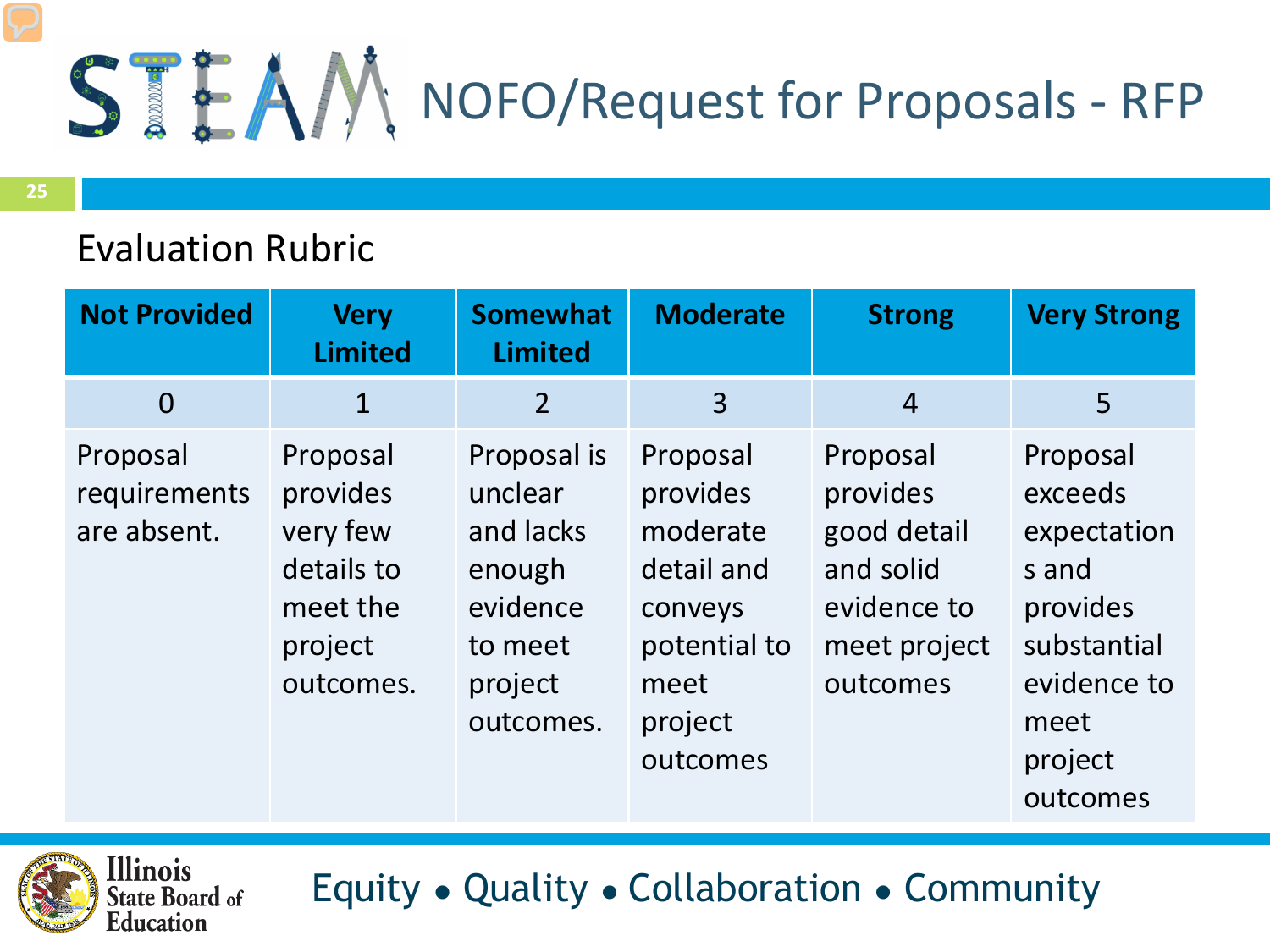#### Tiebreaker

llinois

ate Board of

- In the event of a tie, the applicant with the greatest number of priority points will be given priority.
- If the priority points are equal, applicants with the highest EBF Percent of Adequacy points will be given priority.

*Note: Following the notification of grant awards, an applicant may request copies of reviewer scores and comments by contacting Rhonda Manalia at [rmanalia@isbe.net](mailto:rmanalia@isbe.net)*

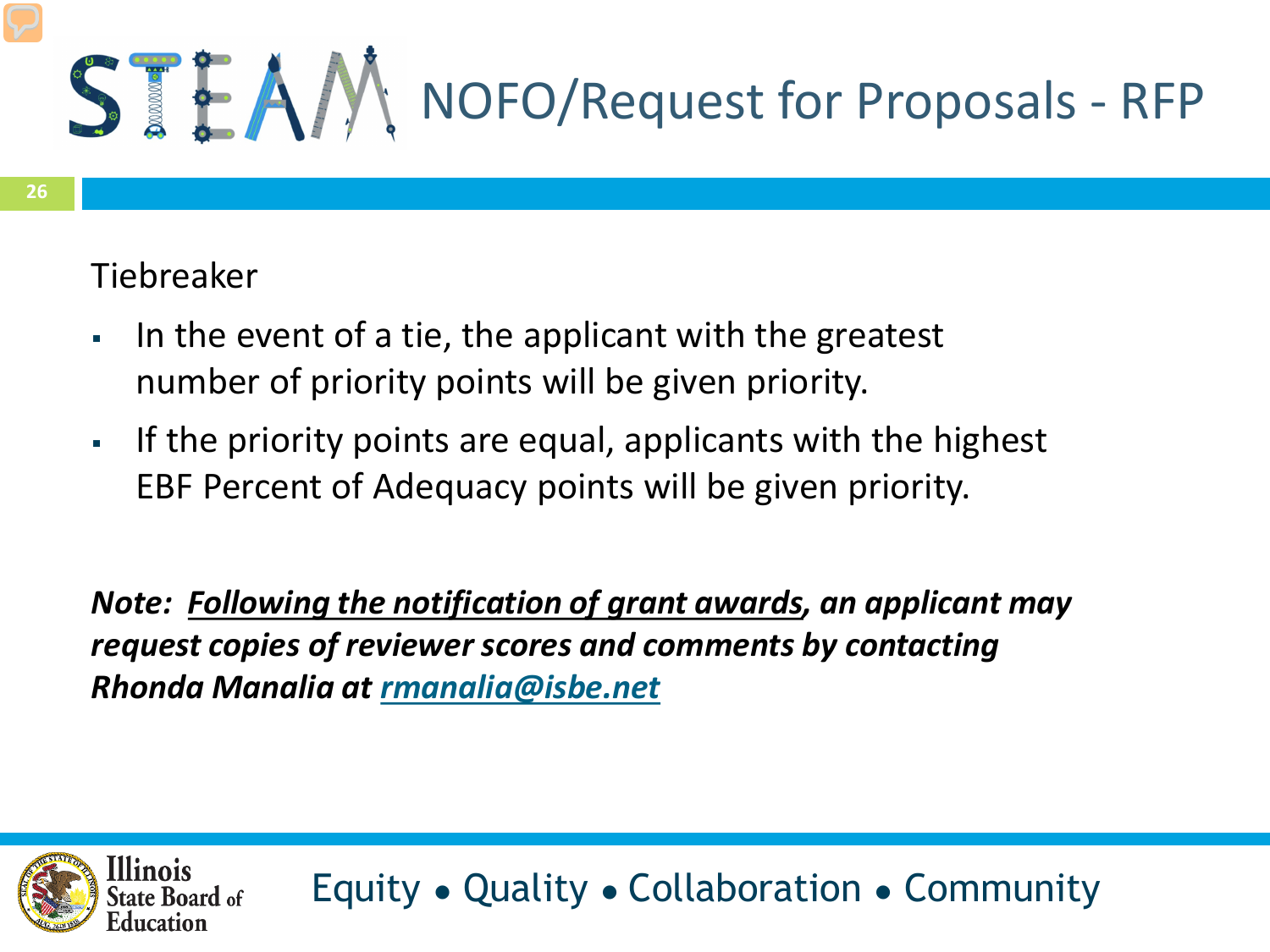### Grant Award Notifications

- **Email notifications**
- **In Issued by the State Superintendent**
- Approximately 90 days after application deadline
- **Does Not Authorize** commencement of performance or expenditures
- Will be followed by additional information to finalize the grant

*(Note: Funds expended prior to programmatic approvals are done at the applicants' own risk.)*

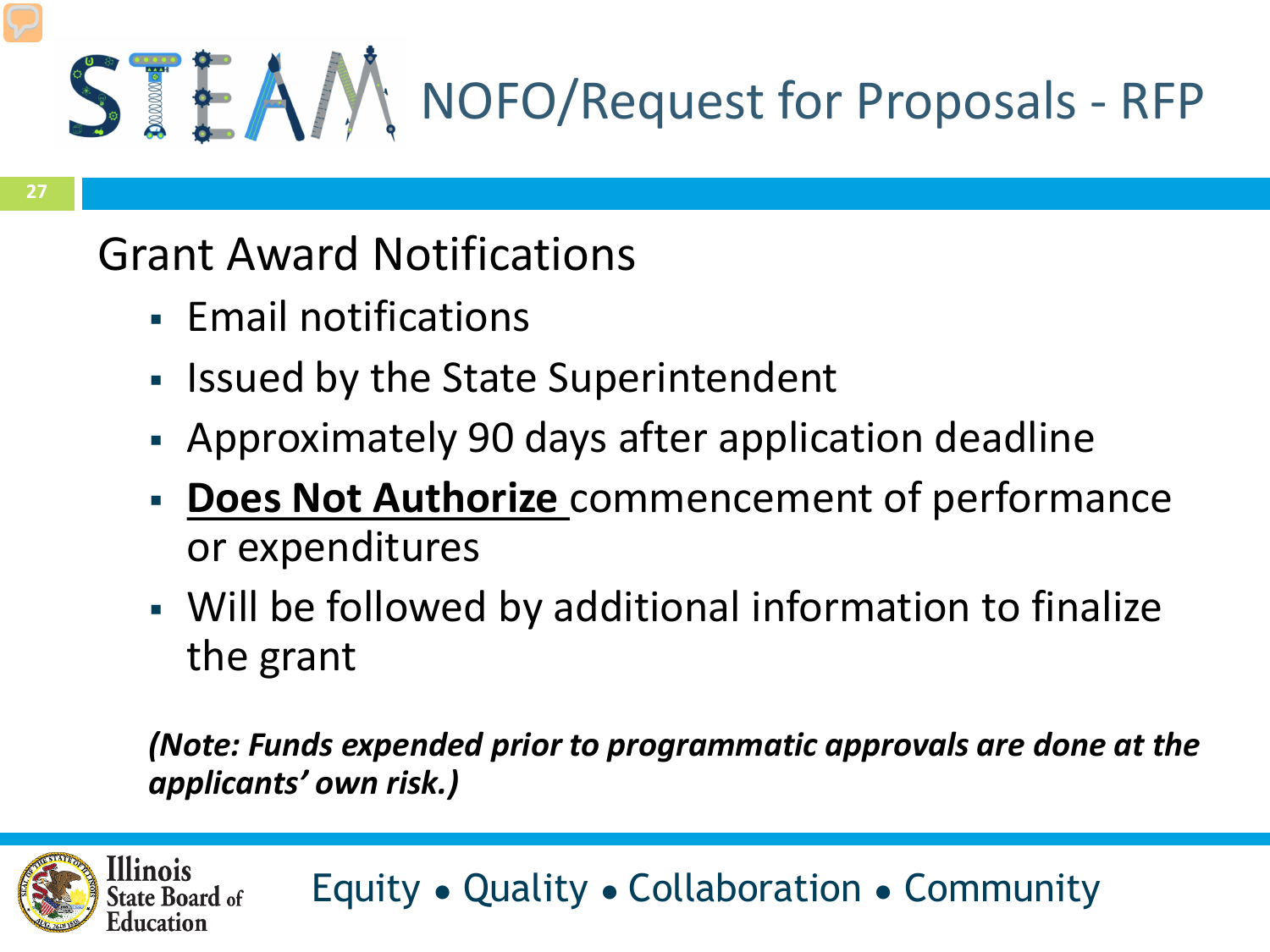### Performance Measures

100% of All Planned STEAM Learning Activities, Opportunities, Must:

- Align with the program objectives of the grant to deliver quality STEAM programming that focuses on offering STEAM programs to low-income students in disadvantaged neighborhoods and/or encourage young women to consider STEAM careers.
- Align to the Illinois Standards for Learning in the content areas of mathematics, fine arts, and science (and the guidelines pertaining to engineering design and technology therein).

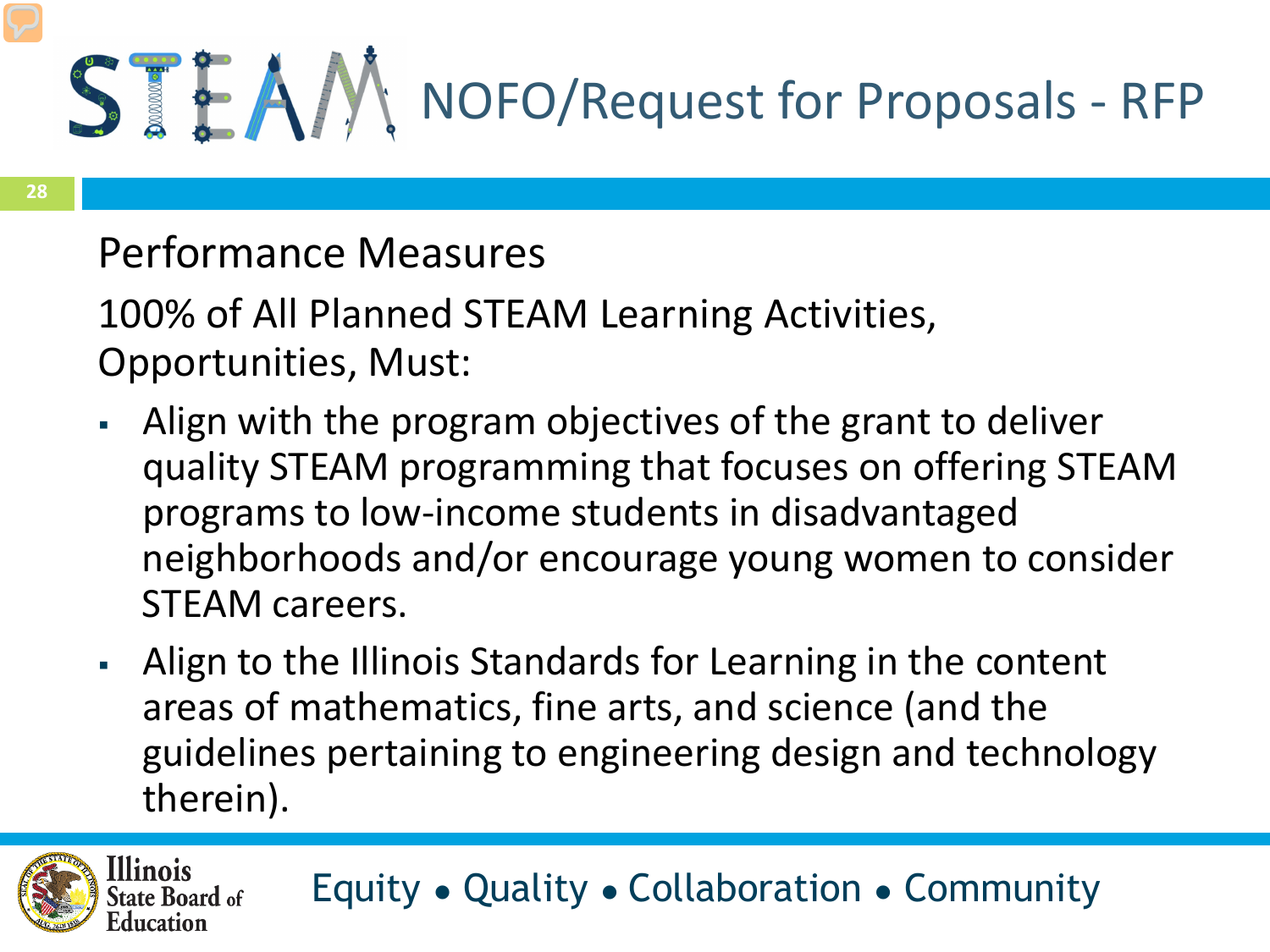#### Performance Measures

100% of Professional Learning in Preparation for STEAM Instruction Must:

 Focus on building the capacities of teachers to deliver quality STEAM instruction to students in a variety of methods.

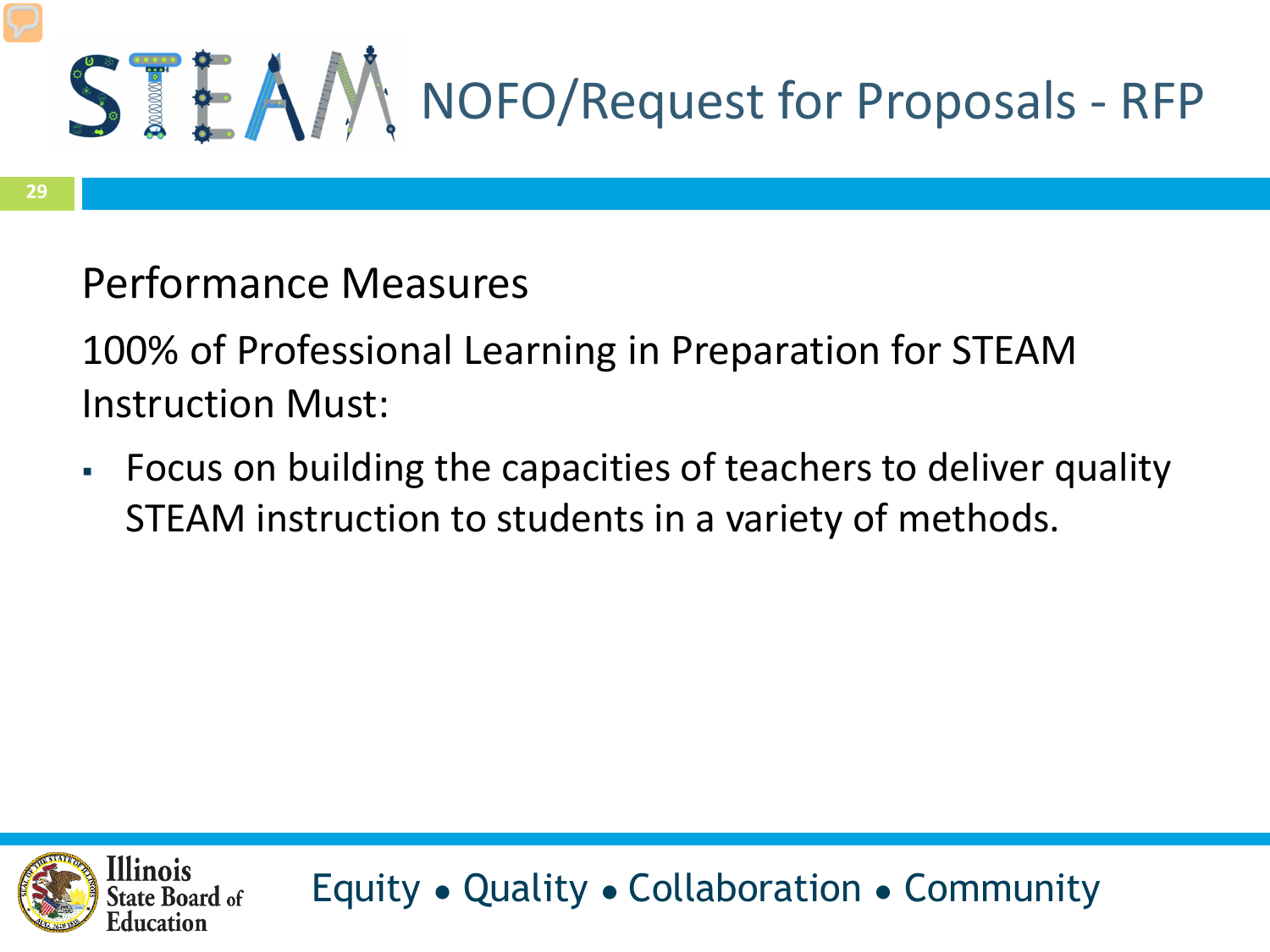

Performance Standards

### *Any program performing below 75% of performance measures may have funding suspended.*

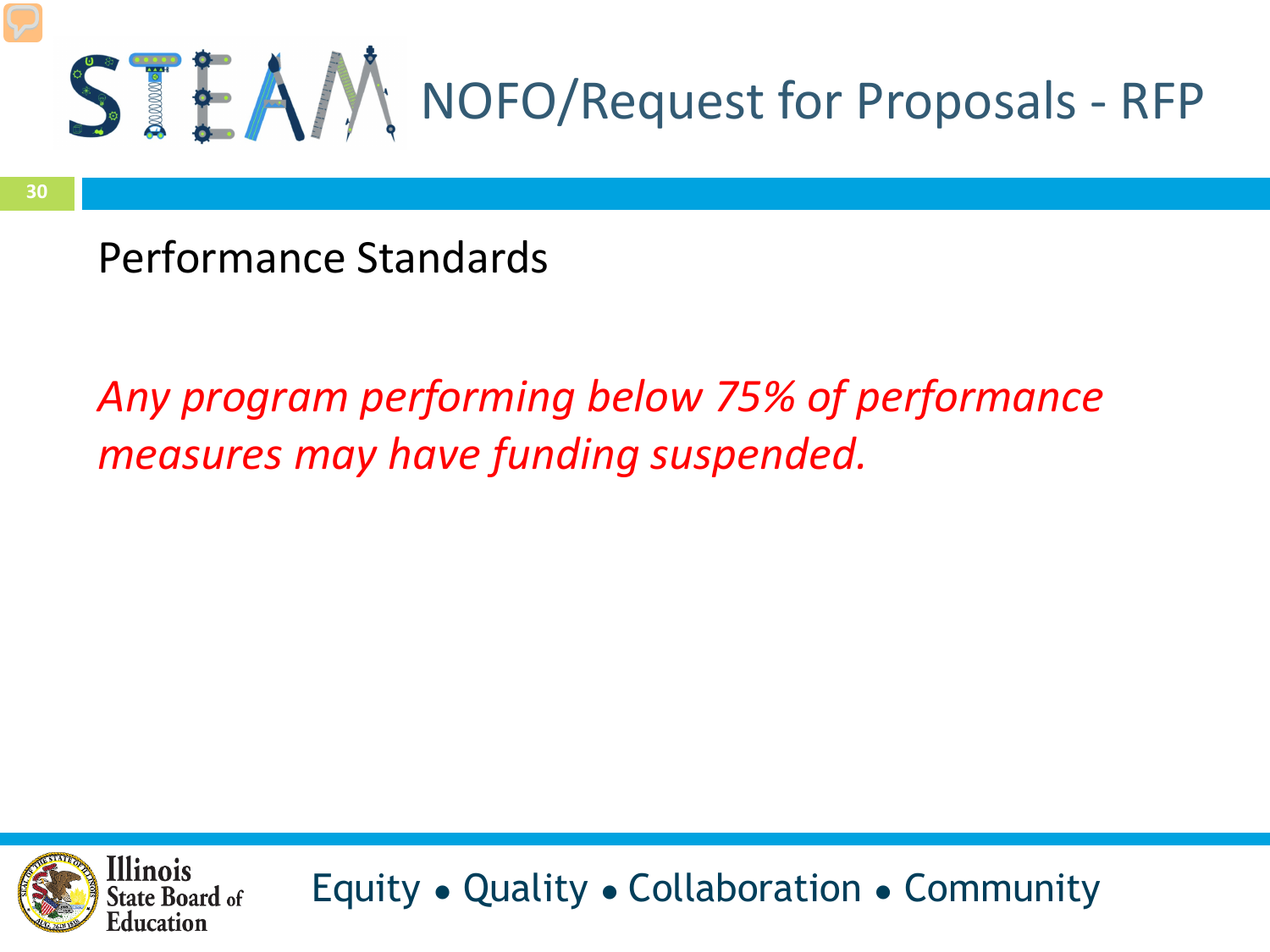linois

#### Deliverables and Milestones

- 1. Semiannual report of progress to be submitted electronically as indicated by ISBE staff will include:
	- a) Review of program progress in meeting planned objectives submitted in application.
	- b) Program recruitment and enrollment data for student participants disaggregated for race/ethnicity, gender, grade level, low-income eligibility, and primary career pathway of interest.

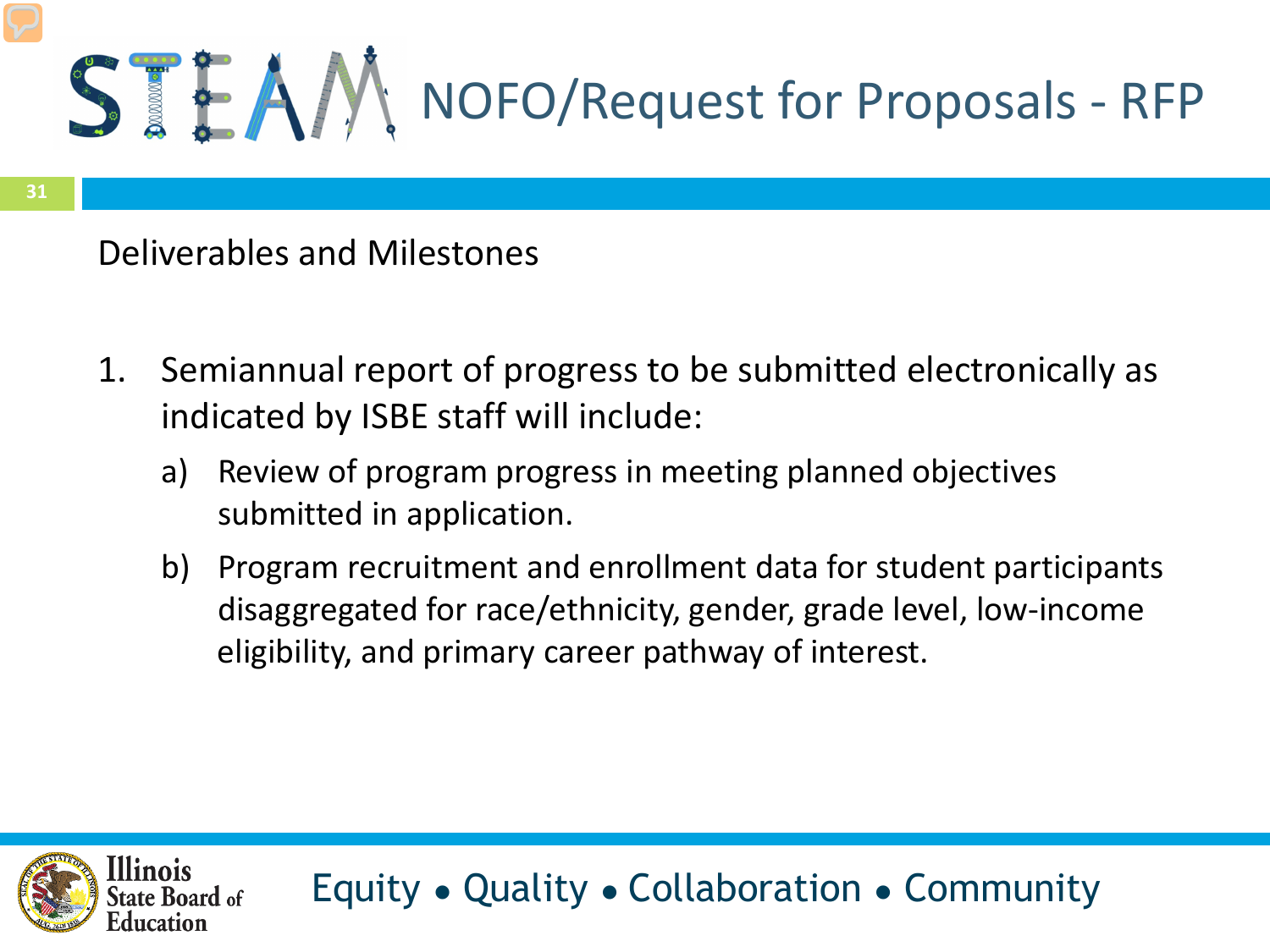Deliverables and Milestones (continued)

- 2. A final report should be submitted electronically when the program is completed. This report shall include:
	- a) Summary of progress toward accomplishing each program objective with supporting data or data representations to include an assessment of program quality and recommendations for improvements and sustainability.
	- b) Summary of program impact and recommendations based on data for future programming and engagement of K-12 students in STEAM education.

Equity ● Quality ● Collaboration ● Community

linois

te Board of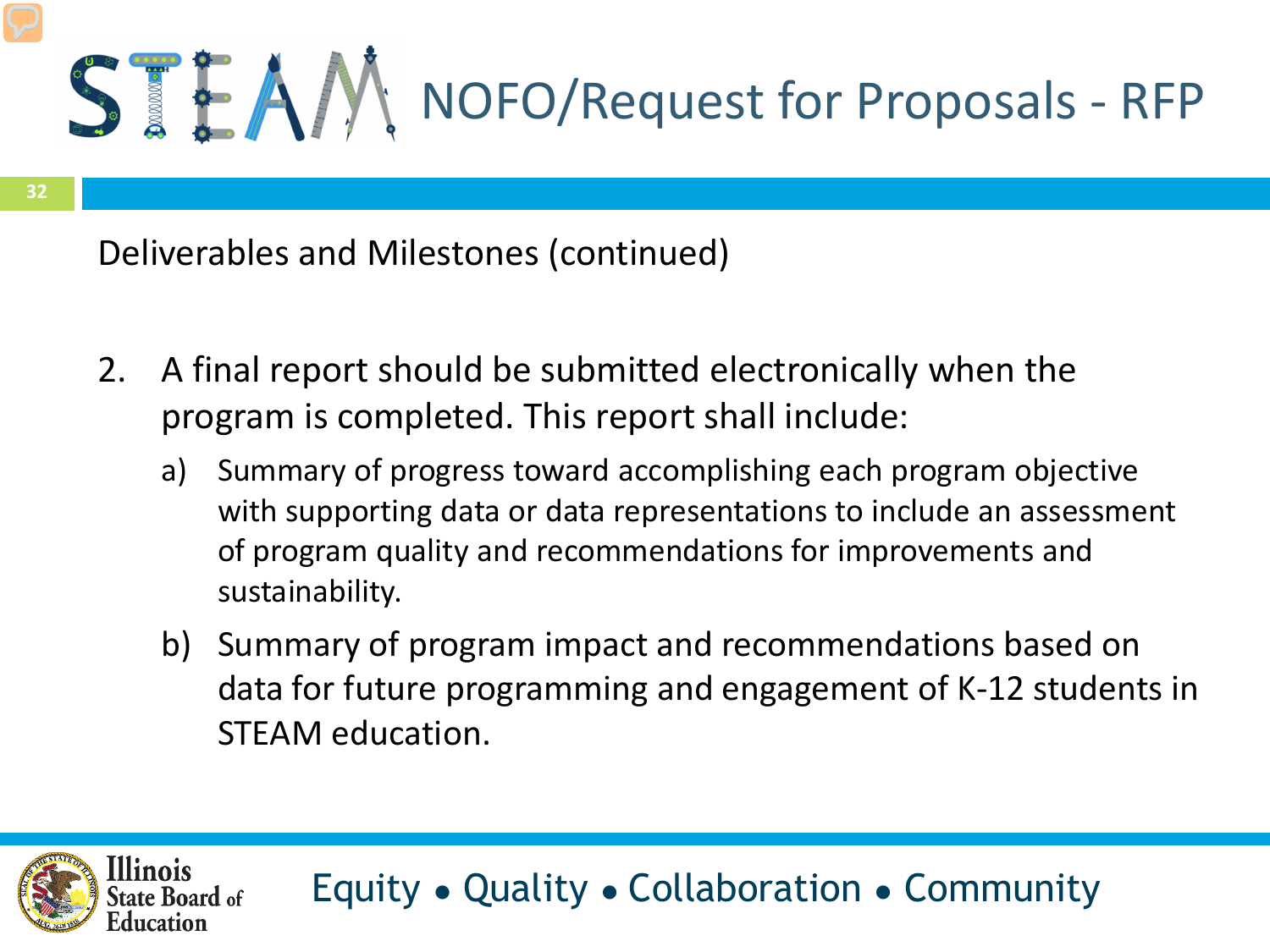**33**

linois

ate Board of

Deliverables and Milestones (continued)

- c) Program review of effectiveness to include data points that measure success of programming and student growth in STEAM learning.
- d) Consideration of the importance of program sustainability and details of how STEAM learning will continue after the grant concludes.
- e) Student work samples that provide evidence of learning (electronic documents, virtual media, student narratives, etc.) as part of the progress monitoring and/or reporting component.
- f) Photos of students participating in the programming, if applicable (if appropriate local photo/media releases have been obtained)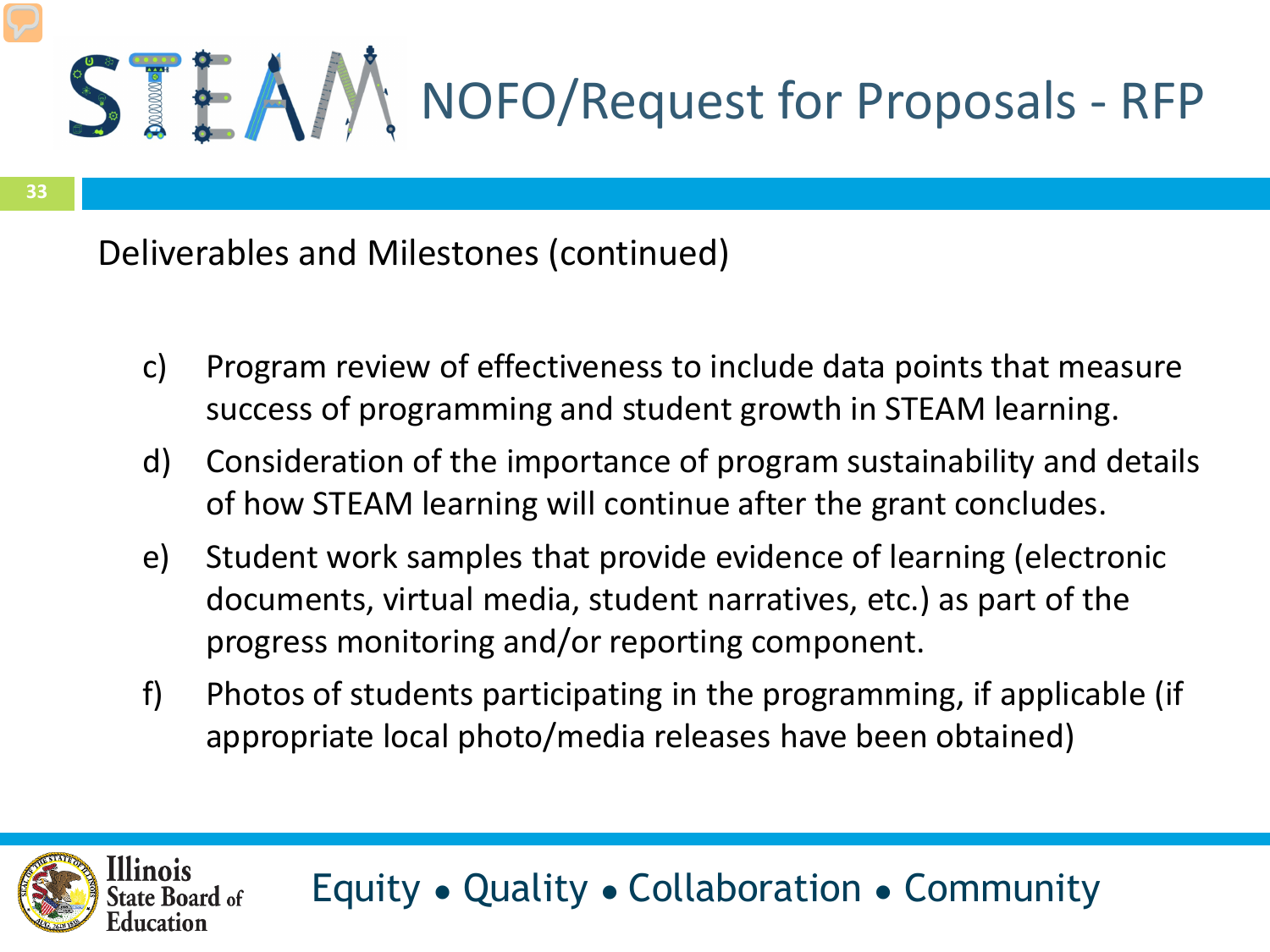### Allowable Expenditures

- Teacher stipends to plan and deliver STEAM programs, pathways, career exploration, or other STEAM activities that align with grant and program objectives.
- Professional learning for educators to implement STEAM programs. This may include partnerships with local ROEs, EFEs, ISCs, businesses, higher education, or other educational partners.
- Supplies for students, such as STEAM kits or software to achieve planned learning outcomes.
- Resources for educators and/or students to implement and support the STEAM program.
- Contracts with third-party vendors to supply STEAM educational programming.

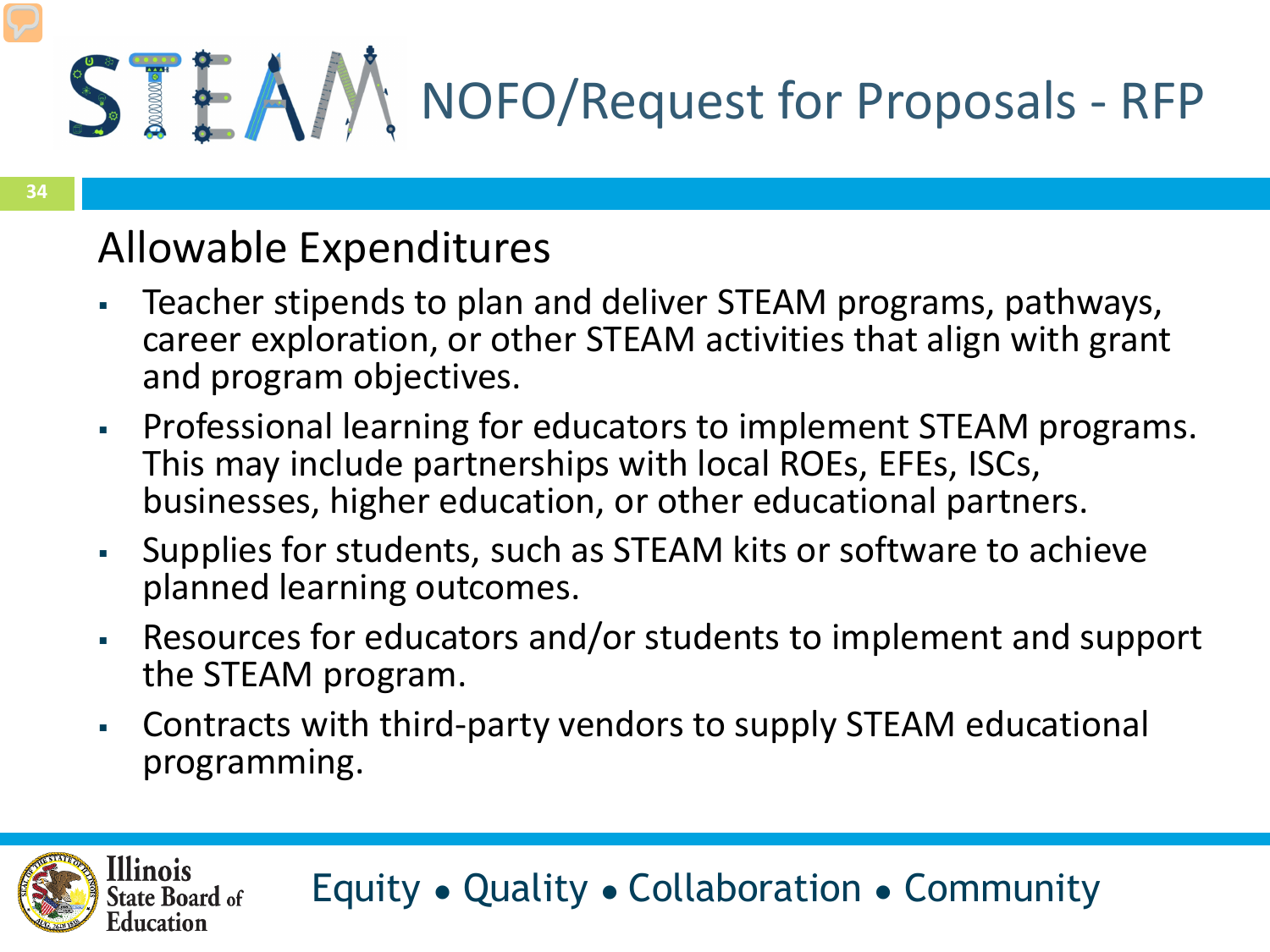

### Resource Links

- *[Administrative](ftp://www.ilga.gov/JCAR/AdminCode/044/04407000sections.html) Rules for GATA*
- *[Attachments](https://www.isbe.net/Documents/STEAM-RFP-FORMS.pdf)) 1-7 (Required)*
- *[Attachment](https://sec1.isbe.net/attachmgr/default.aspx) Manager*
- *Code of Federal [Regulations](https://www.govinfo.gov/content/pkg/CFR-2013-title2-vol1/pdf/CFR-2013-title2-vol1.pdf)*
- *Grant [Accountability](http://www.ilga.gov/legislation/ilcs/ilcs3.asp?ActID=3559&ChapterID=7) and Transparency Act*
- *Grantee Registration and [Pre-Qualification](https://www2.illinois.gov/sites/GATA/Grantee/Pages/default.aspx)*
- *Illinois [Report](https://www.illinoisreportcard.com/State.aspx?source=studentcharacteristics&source2=lowincome&Stateid=IL) Card*
- *Illinois [Lottery](https://www.ilga.gov/legislation/ilcs/ilcs3.asp?ActID=312&ChapterID=5) Law*
- *[Indirect](https://www.isbe.net/Pages/Indirect-Cost-Rate-Plan.aspx)) Cost Rate Plan*
- *[Merit-Based](https://www.isbe.net/Documents/Merit_Based_Review_Policy.pdf) Review and Selection Process*
- *Program Narrative [Requirements](https://www.isbe.net/Documents/STEAM-RFP-FORMS.pdf) (Attachments 2 - 5A)*
- *School STEAM Grant [Program](https://www.ilga.gov/legislation/ilcs/documents/010500050K2-3.119a.htm)*
- *School STEAM Grant [Program](https://www.isbe.net/Documents/FY2022-NOFO-STEAM-RFP.pdf) NOFO - RFP*
- *STEAM Eligible [Districts](https://www.isbe.net/Documents/STEAM-Eligible-Districts.pdf)*

**Illinois** 

Education

tate Board of

*System for Award [Management](https://www.sam.gov/SAM/) (SAM)*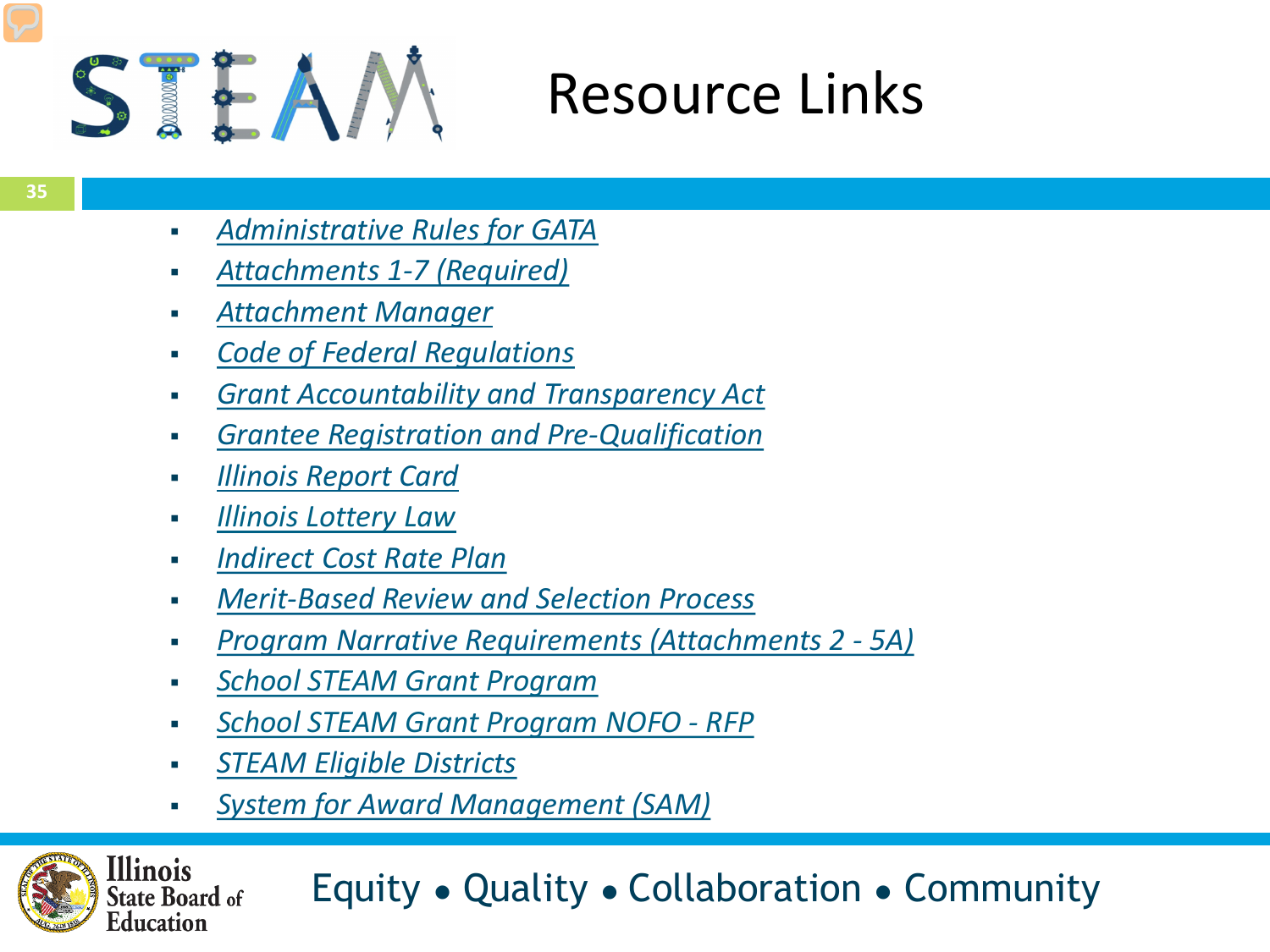For further information on the State School STEAM Grant Program contact:

Angelique Hamilton Project Administrator, Curriculum and Instruction Department Illinois State Board of Education [ahamilto@isbe.net](mailto:Ahamilto@isbe.net)

Helen Y. West Principal Consultant, CTE & Innovation Illinois State Board of Education [hwest@isbe.net](mailto:hwest@isbe.net)